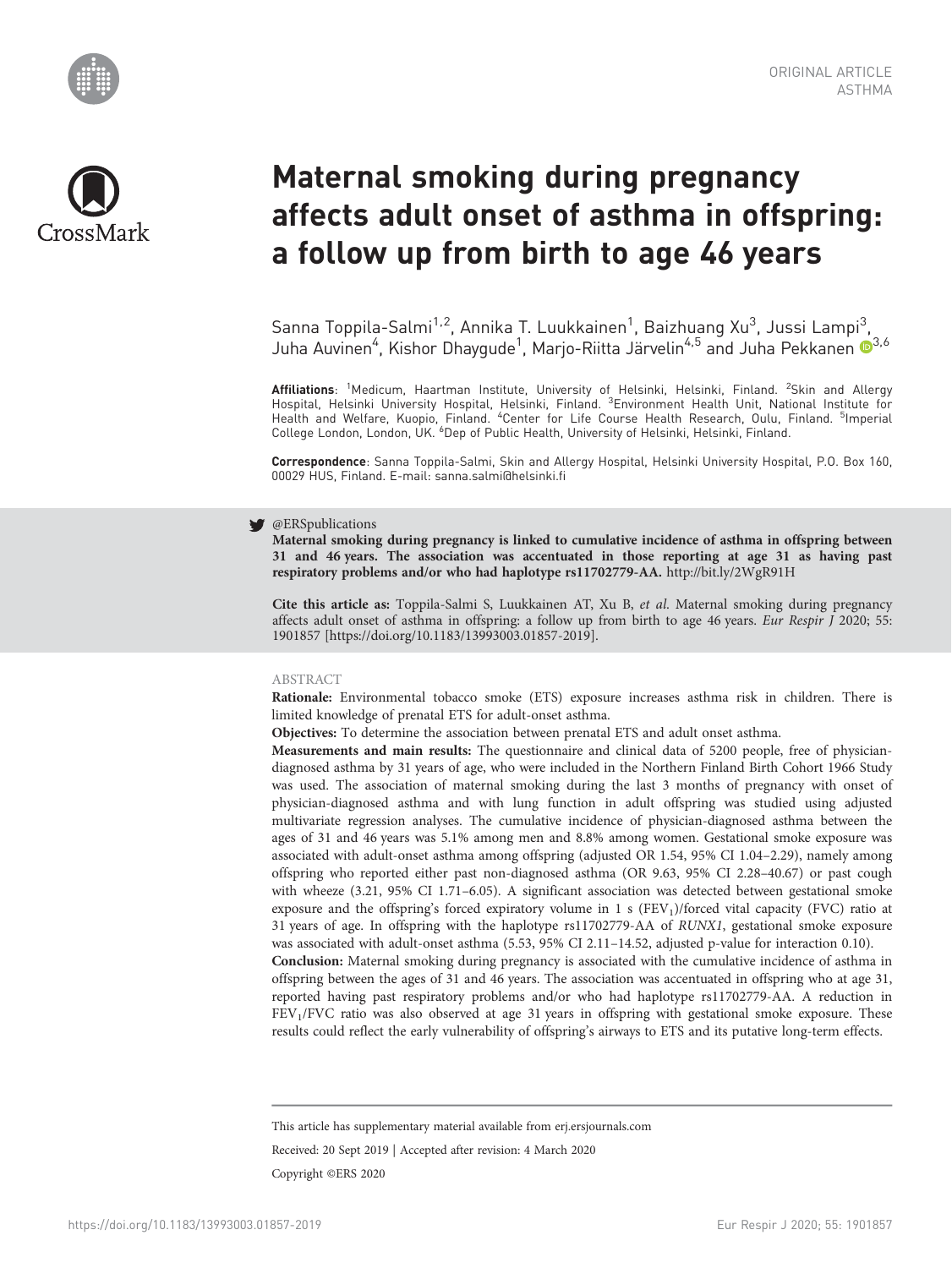# Introduction

Smoking during pregnancy is common, with an estimated prevalence of  $\leq 38\%$  in Europe [[1\]](#page-9-0), and is the single largest modifiable risk for all pregnancy-related morbidity and mortality [\[2](#page-9-0)–[6\]](#page-9-0). Studies have shown that gestational environmental tobacco smoke (ETS) exposure increases the risk of wheezing in childhood or asthma among offspring during early childhood [\[7, 8\]](#page-9-0), in preschool-age children [\[9](#page-9-0)], in adolescents [[10](#page-9-0), [11\]](#page-9-0), and in adults [\[12, 13\]](#page-9-0). Young maternal age at delivery and passive smoking in utero or during childhood have been documented to increase risk for adult-onset asthma [[14, 15\]](#page-9-0).

Genetic [\[16](#page-9-0)–[21](#page-9-0)] and genomic data [\[22](#page-9-0)] have identified susceptibility genes affecting asthma risk due to tobacco smoke. These single-nucleotide polymorphisms (SNPs) are found in the loci of genes, such as genes encoding glutathione S-transferase (GSTM1, GSTT1, GSTP1), Gasdermin (GSDMB, GSDML), ORMDL3, the Sm protein family (LSM14A), protein tyrosine phosphatase receptor (PTPRT) and runt-related transcription factor 1 (RUNX1).

There is still limited knowledge as to whether gestational smoke exposure is associated with cumulative incidence of asthma or decreased lung function in adult offspring. The aim was to study the association between gestational smoke exposure and the incidence of asthma in adult offspring in the Northern Finland Birth Cohort with a follow-up of 46 years. We asked about the smoking habits of pregnant mothers and investigated the offspring's cumulative incidence of adult-onset asthma, and lung function. The hypothesis was that gestational smoke exposure is associated with the cumulative incidence of asthma at 46 years of age, and this risk is increased in those with a genetic predisposition and/or in those reporting past respiratory problems.

## Methods

The study population was based on the Northern Finland Birth Cohort in 1966 and consisted of mothers and their children who were born in the northern Finland provinces of Oulu and Lapland in 1966 [[23](#page-9-0)]. The total number of births was 12 058, which covered 96.3% of all births in the area (see [supplementary](http://erj.ersjournals.com/lookup/doi/10.1183/13993003.01857-2019.figures-only#fig-data-supplementary-materials) [material](http://erj.ersjournals.com/lookup/doi/10.1183/13993003.01857-2019.figures-only#fig-data-supplementary-materials)). The birth cohort data regarding the prenatal and perinatal environment were collected via questionnaires and clinical examinations during the mothers' clinical visit when pregnant. Follow-ups were conducted at the ages of 31 [[24](#page-9-0)] and 46 years. At 46 years of age in 2012–2013, 10 300 (85.4%) subjects were alive and traced and were given the opportunity to respond to two questionnaires [\[25, 26](#page-9-0)]. Of these subjects, 7148 (69%) completed data collection, which accounted 59% of the original birth cohort population. The study was approved by the Ethics Committee of the Finnish Institute of Occupational Health and by the Ethics Committee of the Northern Ostrobothnia Hospital District. At all stages of the study, the subjects gave written informed consent according to the Declaration of Helsinki.

Data on self-reported physician-diagnosed asthma and self-reported asthma at 46 years of age was collected using questionnaires in 2012–2013. To determine incident asthma between 31 and 46 years of age, we used the following questions at 31 years and at 46 years of age, framed to obtain the patient's own opinion and physician diagnosis: "Have you ever had the following symptoms and/or diseases that are associated with airways?" Q1 framed for own opinion: Asthma: Never, Yes during the past 12 months, Yes but only previously. Q2 framed for doctor diagnosis or treated: Asthma: No, Yes. Answer criteria were as follows:

- 1) No physician-diagnosed asthma at 31 years of age when responding at 31 years of age. Q2 "No" (or Q2 "Missing" and Q1 "No").
- 2) Physician-diagnosed asthma at 46 years of age when responding at 46 years of age. Q2 "Yes" (and Q1 "Yes, current" or "Yes, only previous" or "Missing").
- 3) No physician-diagnosed asthma at 46 years of age when responding at 46 years of age. Q2 "No" (or Q2 "Missing" and Q1 "No").

The inclusion criterion was that all subjects fulfilled point 1, no physician-diagnosed asthma at 31 years of age. The incident physician-diagnosed asthma was the outcome measurement and it was defined by either "Yes" ( point 2) physician-diagnosed asthma at 46 years of age or "No" ( point 3) no physician-diagnosed asthma at 46 years of age.

A total of 5961 subjects answered the questions at both 31 and 46 years of age. Of these subjects, 5491 met the inclusion criteria. Final analyses were limited to 5200 subjects, with complete information on both the mother's smoking status during the last 3 months of pregnancy and information on asthma at both 31 and 46 years.

Subjects who reported at 46 years of age having self-reported asthma not diagnosed by a doctor "during the past 12 months" were labelled "beginning asthma". Subjects who reported at 46 years of age having self-reported asthma not diagnosed by a doctor "but only previously" were labelled as "past asthma".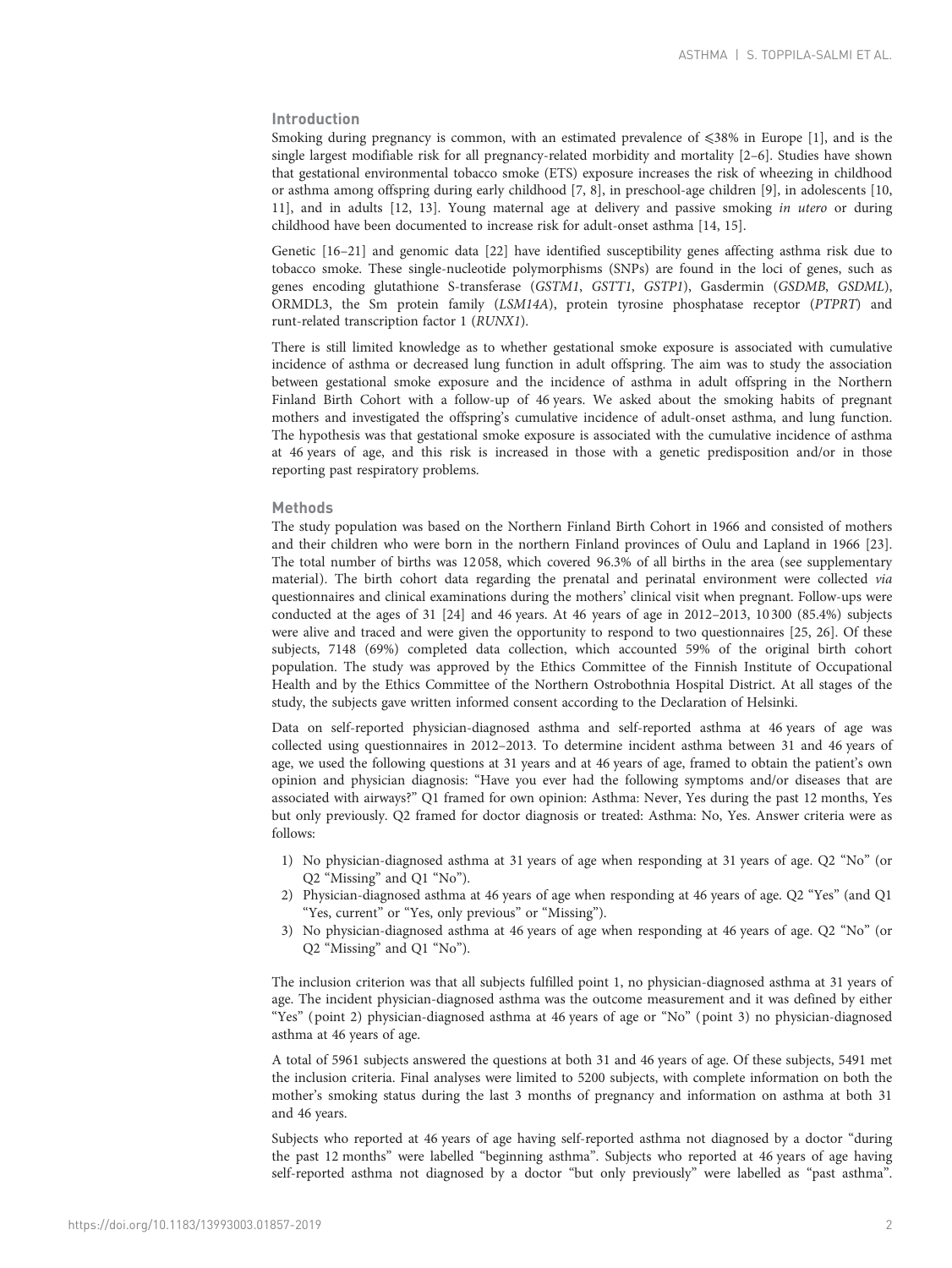Similarly, subjects who reported at 46 years of age having wheeze "during the past 12 months" were labelled "current wheeze", and subjects who reported at 46 years of age having had wheeze "only previously" were labelled as "past wheeze". Those who reported current/past wheeze/asthma without physician-diagnosed asthma (both shortened as "respiratory problems") at 31 years of age were included for evaluation of possible interactions.

## Information on maternal smoking during pregnancy and on covariates

Information about maternal smoking during pregnancy was collected via a questionnaire sent to mothers between the 6th and 7th month of pregnancy. Mothers were regarded as smokers during pregnancy if they reported smoking  $\geq 1$  cigarette/pipe per day during the last 3 months of pregnancy. Mothers were considered smokers before pregnancy if they reported smoking  $\geq 1$  cigarette/pipe per day during the 12 months before pregnancy. Changes in smoking status during pregnancy was based on the responses: no; gave up; cut down; no change; increased. The two latter responses were pooled due to the small number. We excluded offspring whose mothers had illogically responded or had not responded to these questions during their pregnancy. Information on covariates was collected during the mother's clinical visits during pregnancy and delivery, and included: the newborn's Apgar score (health index) at the 1st min; ponderal index (birth weight (g)×100/crown-heel length (cm)<sup>3</sup>); parity (the number of times the mother had carried pregnancies to a viable gestational age); maternal education; and parental asthma. The subject's own information on education and smoking status at 31 years of age was collected via postal questionnaires during the 31-year follow-up in 1997.

## Spirometry data at 31 years of age

Of the 5200 offspring included in the analyses, we obtained spirometry data from 3777 offspring at 31 years of age. Spirometry and the variables used have previously been described [\[27\]](#page-9-0). The variables used were forced expiratory volume in 1 s ( $FEV<sub>1</sub>$ ), forced vital capacity ( $FVC$ ) and  $FEV<sub>1</sub>/FVC$ .

#### Genetic data at 31 years of age

We used a set of SNPs previously identified in the literature as having a putative risk of asthma together with tobacco smoke exposure: GSTM1, GSTT1, GSTP1, ADRB2, IL3, GSDMB, GSDML-ORMDL3, GSDMB, LSM14A, PTPRT, RUNX1 (supplementary [table S4\)](http://erj.ersjournals.com/lookup/doi/10.1183/13993003.01857-2019.figures-only#fig-data-supplementary-materials). Blood samples of the subjects in this cohort were collected for genotyping at age 31 (i.e. in 1997) and genetic data was available for 5402 individuals. Genotyping was completed using Illumina HumanCNV370DUO Analysis BeadChip (Illumina Inc., San Diego, CA, USA) and the BeadStudio 3.1 (www.illumina.com) algorithm, as previously described [[28\]](#page-9-0). The data of the set of SNPs was obtained from genome-wide association study (GWAS) data.

#### Statistical analyses

Differences in the distribution of selected variables were assessed in relation to maternal smoking during pregnancy. The associations of the maternal smoking variables, such as maternal smoking before pregnancy, during the last 3 months of pregnancy, the amount of smoking before pregnancy and smoking habit changes during pregnancy on development of new asthma between the ages of 31 and 46 years, were examined using Pearson's Chi-squared test. Because the four maternal smoking variables were highly correlated, only maternal smoking during the last 3 months of pregnancy was examined in multivariate analyses. This was done using binary logistic regression analysis adjusted for selected covariates: the mother's educational level, parental asthma, the offspring's educational level and smoking (at 31 years of age), the ponderal index (in tertile), the Apgar score at the 1st min and parity. Binary logistic regression was also used to test the effect modifiers of the association between maternal smoking and adult-onset asthma, and the associations between SNPs and adult-onset asthma adjusted for the same selected covariates as previously mentioned. The associations between maternal smoking and lung function values  $(FEV<sub>1</sub>$  and  $FEV<sub>1</sub>/FVC$  ratio) were studied in linear regression models adjusted for the same selected covariates as previously mentioned. Deviation from the Hardy–Weinberg equilibrium was evaluated using the linkage disequilibrium (LD) calculator [\(www.ensembl.org/Homo\\_sapiens/Tools/LD\)](http://www.ensembl.org/Homo_sapiens/Tools/LD) and  $r^2 \ge 0.7$  was considered as LD between SNPs. The biomaRt package in Bioconductor [[29](#page-9-0)] was used for retrieval of all annotation data from ensemble gene and SNP databases for these input human genomic variants. The data for all attributes (e.g. gene symbols, chromosomal coordinates, rs id, allele, etc.) was filtered out based on the scope of the study. Finally, additional SNP annotation of these human genomic variants was carried out using ANNOVAR [\[30\]](#page-9-0). All annotation database files (e.g. hg19 gnomad\_genome and snp138) were downloaded using the command line and information about minor allele frequency was retrieved for all variants (supplementary [table S4](http://erj.ersjournals.com/lookup/doi/10.1183/13993003.01857-2019.figures-only#fig-data-supplementary-materials)). Rare variants (MAF for Finnish <0.05) and variants that were not available in the GWAS data were excluded from the analyses. All other analyses were performed using SPSS Base 18 Statistical Software Package (SPSS, Chicago, IL, USA).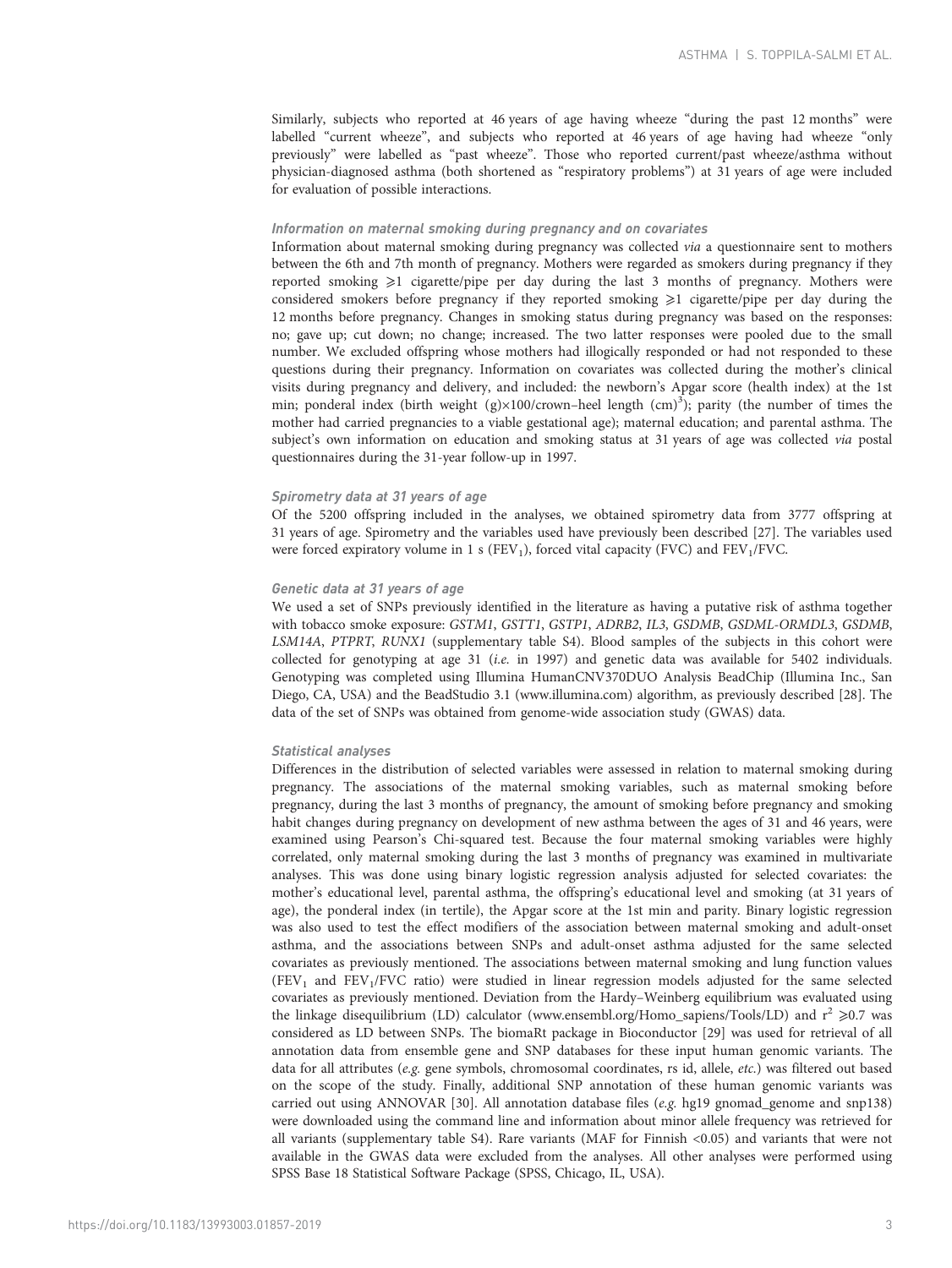<span id="page-3-0"></span>TABLE 1 The association of maternal smoking during the last 3 months of pregnancy with cumulative incidence of physician-diagnosed asthma among offspring between 31 and 46 years of age

|                                                  | Maternal<br>smoking | <b>Subjects</b><br>n | Asthma<br>$\%$ | OR (95% CI) <sup>#</sup> | $p$ -value $#$ | <b>OR (95% CI)</b> <sup>11</sup> | p-value <sup>11</sup> | $p_i$ |
|--------------------------------------------------|---------------------|----------------------|----------------|--------------------------|----------------|----------------------------------|-----------------------|-------|
| <b>Total</b>                                     | No                  | 4727                 | 6.8            |                          |                |                                  |                       |       |
|                                                  | Yes                 | 473                  | 10.6           | 1.62 (1.18-2.21)         | 0.003          | $1.54$ $(1.04 - 2.29)$           | 0.033                 |       |
| <b>Sex</b>                                       |                     |                      |                |                          |                |                                  |                       |       |
| Men                                              | No                  | 2113                 | 4.9            |                          |                |                                  |                       |       |
|                                                  | Yes                 | 201                  | 7.0            | $1.45$ $[0.81 - 2.56]$   | 0.21           | $1.19$ $(0.57 - 2.47)$           | 0.65                  |       |
| Women                                            | No                  | 2614                 | 8.3            |                          |                |                                  |                       |       |
|                                                  | Yes                 | 272                  | 13.2           | $1.68$ $(1.15 - 2.45)$   | 0.007          | $1.71$ $[1.06 - 2.76]$           | 0.028                 | 0.45  |
| Self-reported wheeze at baseline at age 31 years |                     |                      |                |                          |                |                                  |                       |       |
| Never wheeze                                     | <b>No</b>           | 3386                 | 5.1            |                          |                |                                  |                       |       |
|                                                  | Yes                 | 316                  | 5.4            | $1.07$ $[0.64 - 1.78]$   | 0.80           | $1.04$ $(0.55 - 1.98)$           | 0.91                  |       |
| Current wheeze <sup>+</sup>                      | No                  | 483                  | 14.5           |                          |                |                                  |                       |       |
|                                                  | Yes                 | 67                   | 20.9           | 1.56 (0.82-2.96)         | 0.18           | $1.58$ $(0.71 - 3.54)$           | 0.26                  | 0.43  |
| Past wheeze <sup>§</sup>                         | No                  | 585                  | 10.6           |                          |                |                                  |                       |       |
|                                                  | Yes                 | 58                   | 27.6           | $3.21$ $[1.71 - 6.05]$   | < 0.001        | $2.62$ $[1.11 - 6.18]$           | 0.028                 | 0.075 |
| Self-reported asthma at baseline at age 31 years |                     |                      |                |                          |                |                                  |                       |       |
| Never asthma                                     | No                  | 4548                 | 6.3            |                          |                |                                  |                       |       |
|                                                  | Yes                 | 446                  | 8.3            | 1.34 (0.94-1.91)         | 0.11           | $1.26$ $[0.80-1.99]$             | 0.33                  |       |
| Self-reported current                            | No                  | 112                  | 22.3           |                          |                |                                  |                       |       |
| asthma <sup>+</sup>                              | Yes                 | 16                   | 37.5           | 2.09 (0.69-6.31)         | 0.19           | $2.01$ $(0.45 - 9.05)$           | 0.36                  | 0.33  |
| Self-reported past asthma <sup>§</sup>           | <b>No</b>           | 52                   | 15.4           |                          |                |                                  |                       |       |
|                                                  | Yes                 | 11                   | 63.6           | $9.63$ $(2.28 - 40.67)$  | 0.002          | 37.86 [1.01-1417.65]             | 0.049                 | 0.072 |

All subjects were free of physician-diagnosed asthma at age 31 years of age.  $p_i$ : adjusted p-value for interaction  $^{\#}$ : crude;  $^{\P}$ : adjusted for selected covariates (mother's education level, Apgar score at 1 min, ponderal index at birth, parity, parental asthma, offspring's own education level at 31 years of age and offspring's smoking status at 31 years of age; <sup>+</sup>: during the last 12 months; <sup>§</sup>: not during the last 12 months, but earlier. The adjusted  $p_i$  between maternal smoking and offspring smoking at 31 years of age was 0.32.

## Results

The proportion of mothers who smoked during the last 3 months of pregnancy was 8.6% (table 1). We observed 372 new physician-diagnosed asthma cases between 31 and 46 years of age among 5200 subjects who were free of an asthma diagnosis at the 31-year follow-up (table 1 and supplementary [table S1](http://erj.ersjournals.com/lookup/doi/10.1183/13993003.01857-2019.figures-only#fig-data-supplementary-materials)). The cumulative incidence for new asthma diagnosis was 7.2%, 8.8% and 5.1%, in all subjects, females and males, respectively. All maternal smoking variables associated statistically significantly with asthma onset between 31 and 46 years of age (table 1 and supplementary [table S1\)](http://erj.ersjournals.com/lookup/doi/10.1183/13993003.01857-2019.figures-only#fig-data-supplementary-materials). Mothers who either smoked 12 months before pregnancy or smoked during the last 3 months of pregnancy increased the risk for offspring's asthma in adulthood (supplementary [table S1\)](http://erj.ersjournals.com/lookup/doi/10.1183/13993003.01857-2019.figures-only#fig-data-supplementary-materials). The cumulative incidence of asthma was statistically insignificantly higher if mothers did not change their smoking habits or increased the amount smoked during the pregnancy, as compared with mothers who gave up smoking during pregnancy (supplementary [table S1\)](http://erj.ersjournals.com/lookup/doi/10.1183/13993003.01857-2019.figures-only#fig-data-supplementary-materials).

Maternal smoking variables correlated highly (p=0.01, r>0.63 with Spearman rank correlation test). Therefore, maternal smoking during the last 3 months of pregnancy was selected for further multivariate analyses. A higher risk for asthma development between 31 46 years of age was observed among offspring if mothers smoked at least one cigarette per day during the last 3 months of pregnancy (adjusted OR 1.54 (95% CI 1.04–2.29) (table 1).

The cumulative incidence of asthma onset between 31 and 46 years of age was significantly higher in female offspring with gestational maternal smoking exposure during the last 3 months of pregnancy, compared with female offspring without gestational smoke exposure during the last 3 months of pregnancy (table 1 and supplementary [table S1\)](http://erj.ersjournals.com/lookup/doi/10.1183/13993003.01857-2019.figures-only#fig-data-supplementary-materials). A higher risk of asthma development between 31 and 46 years of age was observed among female offspring if mothers smoked at least one cigarette per day during the last 3 months of pregnancy (table 1 and supplementary [table S1\)](http://erj.ersjournals.com/lookup/doi/10.1183/13993003.01857-2019.figures-only#fig-data-supplementary-materials). The risk was independent of the covariates adjusted in the multivariate model (table 1). There was no interaction between sex and maternal smoking status during the last 3 months of pregnancy, on cumulative incidence of asthma between 31 and 46 years of age (adjusted p-value 0.45; table 1).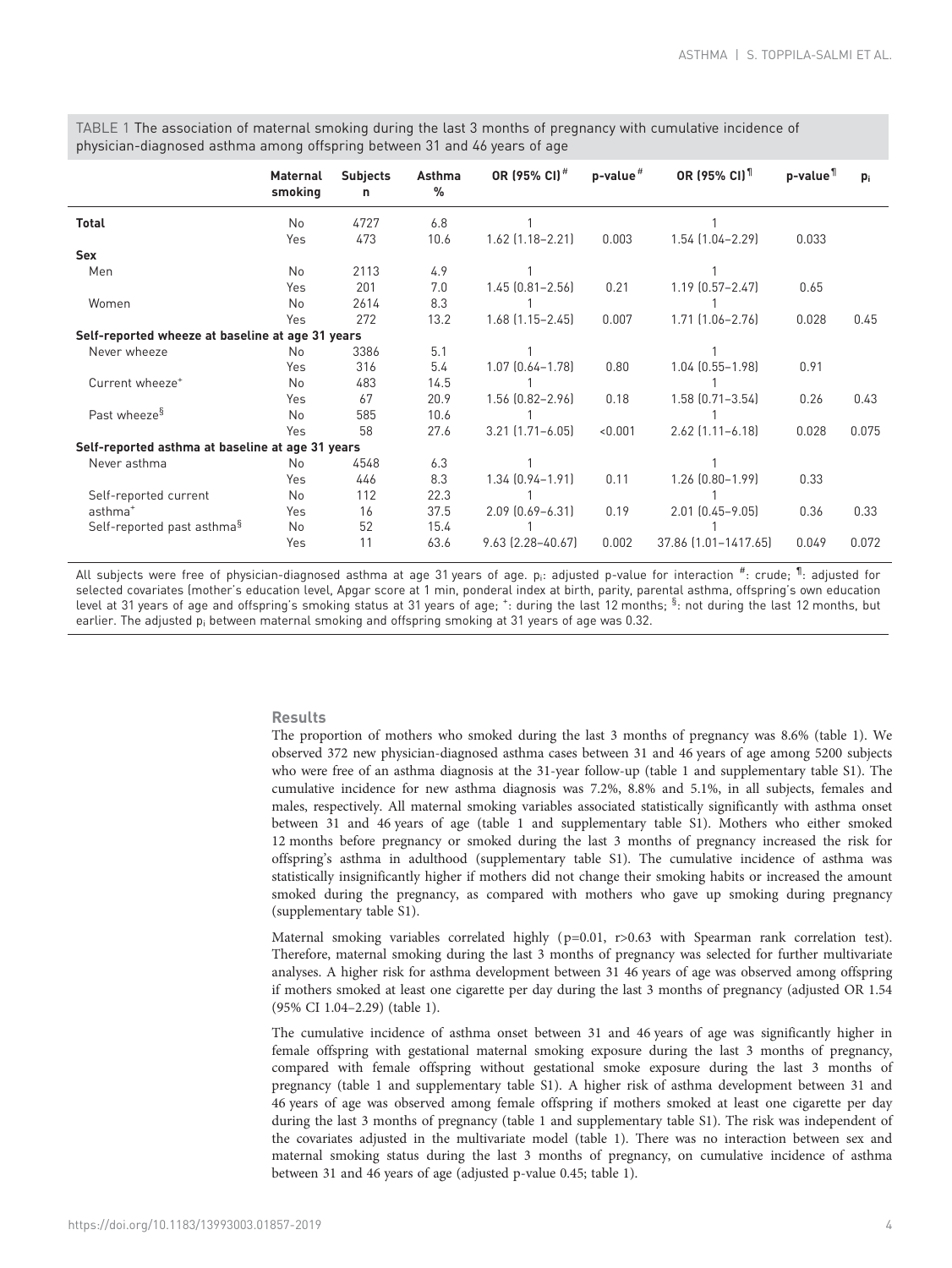# Gestational smoke exposure and asthma onset in offspring with past respiratory problems

Gestational maternal smoking exposure during the last 3 months of pregnancy was more strongly associated with offspring's adult-onset physician-diagnosed asthma in the offspring subgroup who reported current or past wheeze at baseline at 31 years of age, compared with offspring with no history of wheeze ([table 1](#page-3-0) and supplementary [table S3\)](http://erj.ersjournals.com/lookup/doi/10.1183/13993003.01857-2019.figures-only#fig-data-supplementary-materials). This difference reached statistical significance for past wheeze (adjusted p-value for interaction 0.075; [table 1\)](#page-3-0), but not for current wheeze (adjusted p-value for interaction 0.43; [table 1\)](#page-3-0). Similarly, gestational maternal smoking exposure during the last 3 months of pregnancy was more strongly associated with offspring's adult-onset physician-diagnosed asthma in the offspring subgroup, who reported self-reported non-diagnosed current or past asthma at 31 years of age, as compared with offspring with no history of asthma ([table 1](#page-3-0) and supplementary [table S2](http://erj.ersjournals.com/lookup/doi/10.1183/13993003.01857-2019.figures-only#fig-data-supplementary-materials)). This difference reached statistical significance for past non-diagnosed asthma (adjusted p-value for interaction 0.072; [table 1\)](#page-3-0) but not for current non-diagnosed asthma at 31 years of age (adjusted p-value for interaction 0.33; [table 1](#page-3-0)).

#### Gestational smoke exposure and offspring lung function at 31 years of age

Of the 5200 offspring included in the analyses, we had spirometry data for 3775 offspring at 31 years of age. Gestational maternal smoking exposure during the last 3 months of pregnancy was significantly associated with a reduced offspring FEV<sub>1</sub>/FVC ratio at 31 years of age (adjusted β-coefficient -0.056, t= −3.24, 95% CI −0.020–−0.005, p=0.001; table 2). When performing multivariate analysis using a linear regression model, the offspring's regular smoking at 31 years of age was also statistically significantly associated with the current FEV1/FVC ratio (β-coefficient −0.075, t=−4.29, 95% CI −0.017–−0.006, p<0.001), whereas other potential confounding factors did not have a significant association. Gestational maternal smoking exposure during the last 3 months of pregnancy was not significantly associated with the offspring's  $FEV_1$  value at 31 years of age (table 2). Those in the lowest  $FEV_1$  value quintile of at 31 years of age had an increased cumulative incidence of asthma between 31 and 46 years of age (OR 1.59, 95% CI 1.21–2.10, p=0.001, adjusted for offspring's sex, height and weight) compared with the highest quintile. When adjusted for maternal smoking, maternal education level, ponderal index, Apgar score at the 1st min, parity, parental asthma, the offspring's education and smoking at 31 years of age, the result remained similar (adjusted OR 1.48 95% CI 1.10–2.0, p=0.011). Those in the lowest quintile of  $FEV<sub>1</sub>/FVC$ ratio at 31 years of age were associated with a cumulative incidence of asthma between 31 and 46 years of age (OR 1.71, 95% CI 1.27-2.30, p<0.001; adjusted OR 1.64, 95% CI 1.19-2.26, p=0.003). The FEV<sub>1</sub>/FVC ratio at 31 years of age was not an effect modifier in the association between gestational maternal smoking exposure during the last 3 months of pregnancy and the offspring's adult-onset physician-diagnosed asthma (adjusted p-value for interaction 0.88; table 2). Nor was the  $FEV<sub>1</sub>$  value at 31 years of age an effect modifier in this association (adjusted p-value for interaction 0.99; table 2).

# The association of genetic predisposition and maternal smoking in offspring asthma and/or lung function in adulthood

Six out of 12 SNPs of the following genes had MAF for Finnish >5% and data available, and were entered in the analyses: ADRB2, IL3, GSDMB, LSM14A, RUNX1 (supplementary [table S4](http://erj.ersjournals.com/lookup/doi/10.1183/13993003.01857-2019.figures-only#fig-data-supplementary-materials)). None of the haplotypes was enriched with certain living municipality of the offspring (data not shown). The SNPs rs8069176 and

|                       | <b>Maternal smoking</b> | Subjects n | <b>Median</b> | IQR           | Model <sup>#</sup> |                 |         |          | Model <sup>1</sup> |         |  |
|-----------------------|-------------------------|------------|---------------|---------------|--------------------|-----------------|---------|----------|--------------------|---------|--|
|                       |                         |            |               |               |                    | 95% CI          | p-value | ß        | 95% CI             | p-value |  |
| FEV <sub>1</sub>      | No                      | 3434       | 3.85          | $3.35 - 4.54$ | Ref.               |                 |         | Ref.     |                    |         |  |
|                       | Yes                     | 341        | 3.73          | $3.26 - 4.47$ | $-0.002$           | $-0.06 - 0.05$  | 0.84    | 0.014    | $-0.02 - 0.09$     | 0.18    |  |
| FEV <sub>1</sub> /FVC | No                      | 3434       | 0.85          | $0.81 - 0.88$ | Ref.               |                 |         | Ref.     |                    |         |  |
|                       | Yes                     | 341        | 0.83          | $0.79 - 0.87$ | $-0.072$           | $-0.02 - -0.01$ | < 0.001 | $-0.056$ | $-0.02 - 0.01$     | 0.001   |  |

TABLE 2 The association of maternal smoking during the last 3 months of pregnancy with spirometry values at 31 years of age

All subjects were free of physician-diagnosed asthma at 31 years of age. Spirometry data were available for 3775 offspring at 31 years of age. IQR: interquartile range (25th–75th percentile); β: standardised β-coefficient; FEV<sub>1</sub>: forced expiratory volume in 1 s; FEV<sub>1</sub>/FVC: ratio of FEV<sub>1</sub> and forced vital capacity.  $^{\#}$ : adjusted according to the offspring's sex, height and weight at 31 years of age;  $^{\P}$ : adjusted according to the offspring's sex, height and weight at 31 years of age, and the mother's education level, the Apgar score at 1 min, the ponderal index at birth, parity, parental asthma, the offspring's own education level at 31 years of age and the offspring's smoking status at 31 years of age. p-values were obtained using a linear regression model. The p-values for interaction were: p=0.99 for maternal smoking and FEV<sub>1</sub> >cumulative incidence of asthma between 31 and 46 years of age; p=0.88 for maternal smoking and FEV<sub>1</sub>/FVC ratio >cumulative incidence of asthma 31 and 46 years of age. p-values for interaction were adjusted according to the variables of Model¶ .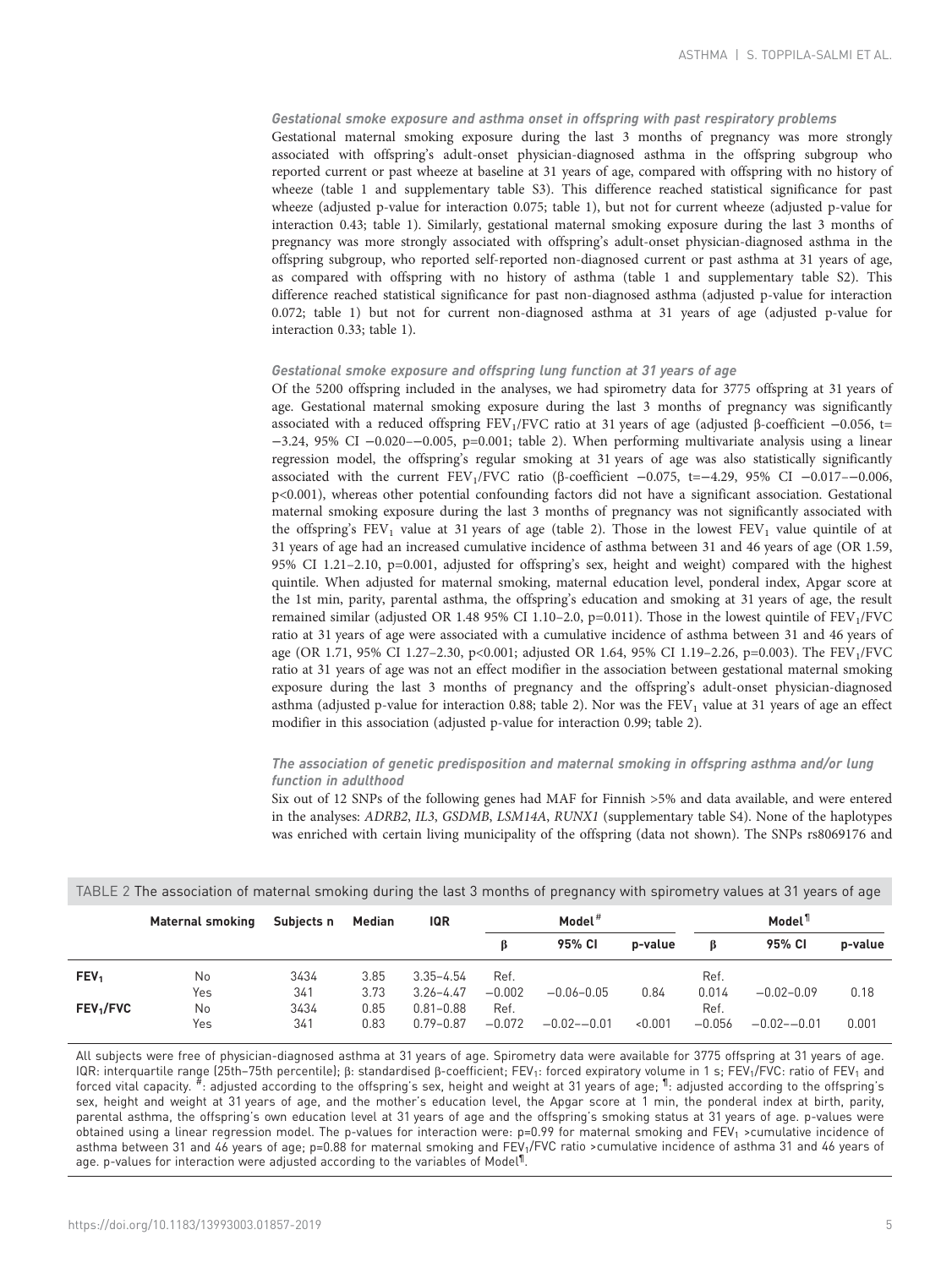rs4795400 of the GSDMB gene were in LD ( $r^2$ =0.98, D'=1.00). The other SNPs were not in LD. In female offspring, rs1042713-GG of ADRB2 was associated with adult-onset asthma (adjusted OR 1.74, 95% CI 1.06–2.84; p=0.028). The SNPs of genes IL3, GSDMB, LSM14A and RUNX1 were not significantly associated with adult-onset asthma (data not shown). In female offspring who carried haplotype AA of RUNX1-gene, maternal smoke exposure was statistically significantly associated with adult-onset asthma, when adjusted according to sex, maternal education, ponderal index, Apgar score at the 1st min, parity, parental asthma, the offspring's education and smoking at 31 years of age ( p=0.001, adjusted p-value for interaction 0.10; [table 3](#page-6-0)). In female offspring, who also carried certain haplotypes of the genes LSM14A, ADRB2, IL3 and GSDMB, maternal smoke exposure was statistically significantly associated with adult-onset asthma, yet no significant interaction was detected between haplotype and maternal smoke exposure (adjusted p-value for interaction >0.3; [table 3](#page-6-0)). In male offspring, these phenomena were not detected [\(table 3\)](#page-6-0). None of the SNPs were associated with the offspring's lung function parameters at 31 years of age (data not shown).

## **Discussion**

This birth cohort study aimed to evaluate the association between gestational smoke exposure and the cumulative incidence of doctor-diagnosed asthma in offspring between 31 and 46 years of age. Subjects with past/current respiratory problems were analysed separately as it was hypothesised that they might interact with maternal smoke exposure on the cumulative incidence of asthma in adult offspring. Maternal smoking during pregnancy is associated with the cumulative incidence of asthma in adult offspring between 31 and 46 years of age. The association was accentuated in offspring who reported at age 31 as having past respiratory problems and/or who had haplotype rs11702779-AA. In addition, a reduction in the  $FEV<sub>1</sub>/FVC$  ratio was observed at 31 years of age in offspring with gestational smoke exposure.

Gestational smoke exposure was also associated with adult-onset asthma in offspring who carried haplotype rs11702779-AA of RUNX1. This association was slightly more prominent in female offspring. These observed relations were independent of several confounders, which reflect the prenatal and postnatal environment. RUNX1 encodes a transcription factor that regulates the differentiation of haematopoietic stem cells into mature blood cells and the development of the sensory neurons. SNPs in RUNX1 are associated with airway responsiveness in asthmatic children and these associations are modified by intra-uterine smoke exposure [[17](#page-9-0)]. In line with this, we were able to detect interaction between the RUNX1 haplotype and maternal smoking exposure in offspring adult-onset asthma. LSM14A encodes the Sm protein family, a family of RNA-binding proteins which are expressed in every cellular organism and are related to pre-mRNA splicing [[31](#page-9-0), [32](#page-9-0)]. In 2017, a study showed that allele G of rs1759092 interacts with active tobacco smoking in adult-onset asthma [[22](#page-9-0)]. In line with this, we detected that offspring who carried rs1759092-AG and who had maternal smoke exposure had a higher cumulative incidence of asthma in adulthood compared with other haplotypes. The pathomechanisms behind gestational exposure to maternal smoking and asthma onset at middle age are unclear. Grandmothers who smoked when pregnant with the mother increased the risk of persistent asthma in the grandchild independently of the mother's smoking status [[19](#page-9-0), [33, 34](#page-9-0)], suggesting trans-generational epigenetic changes. It may therefore be possible that offspring with a genetic predisposition would have an increased adult asthma risk due to epigenetic reprogramming after gestational tobacco smoke exposure.

The relationship between gestational smoke exposure and childhood asthma development is well documented and presents a major health problem for generations to come [[3, 7](#page-9-0)–[11, 35\]](#page-9-0). Only a few follow-up studies have examined the effect of gene–environmental interactions on adult-onset of asthma [\[36,](#page-9-0) [37](#page-10-0)]. A study in which parental smoking exposure was assessed retrospectively using a questionnaire to adult offspring documented that both intra-uterine exposure to maternal smoking during pregnancy and postnatal exposure to ETS adversely affected adult lung function and increased the risk of adult-onset asthma [[12\]](#page-9-0). In studies in which parental smoke exposure was also retrospectively assessed using a questionnaire to adult offspring, cumulative and recent ETS exposure was shown to increase the risk of adult-onset asthma [\[38\]](#page-10-0). Heavy maternal smoking during childhood was shown to predispose to spirometrically defined COPD [\[39\]](#page-10-0). A European population-based study showed that early life factors, such as maternal age during delivery and maternal smoking, were significantly associated with  $FEV<sub>1</sub>$ decline in adult offspring [\[40](#page-10-0)]. A three-generation study of a European population showed that the father's smoking during early adolescence and the grandmother's and mother's smoking during pregnancy may independently increase the offspring's risk of ever-asthma [[41](#page-10-0)]. An Australian 50-year follow-up study of a childhood asthma population showed a synergistic impact of offspring smoking and asthma on lung function [[36](#page-9-0)], which has also been documented in an adult population [[42](#page-10-0)]. Maternal smoking seems to synergise with personal smoking by increasing airflow limitation in adults [[15](#page-9-0), [42\]](#page-10-0). A study of US children showed that prenatal and postnatal tobacco smoke exposure was not independently associated with airflow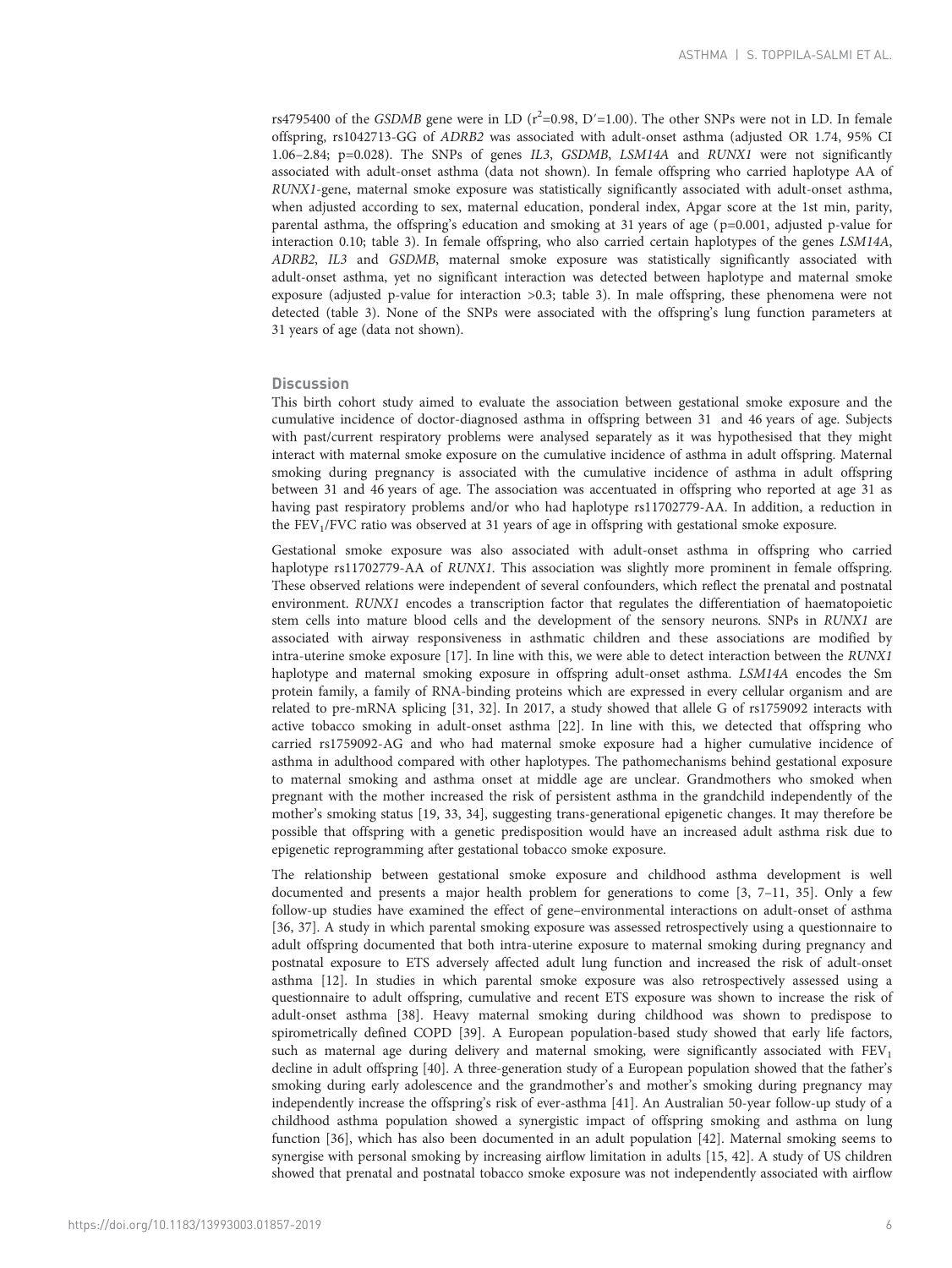<span id="page-6-0"></span>TABLE 3 The association of maternal smoking during the last 3 months of pregnancy with the cumulative incidence of physician-diagnosed asthma amongst offspring between 31 and 46 years years of age

| LSM14A, rs1759092<br>327<br>4.9<br>AA men<br>No<br>1<br>1<br>0<br>$[0.00 - \infty]$<br>1.00<br>$[0.00 - \infty]$<br>1.00<br>Yes<br>0.0<br>1.00<br>4.9<br>AG men<br>No<br>698<br>$\mathbf{1}$<br>1<br>0.050<br>1.00<br>Yes<br>65<br>10.8<br>2.36 (1.00-5.55)<br>1.49 (0.54-4.09)<br>0.44<br>4.4<br>GG men<br>No<br>389<br>1<br>1<br>29<br>6.9<br>1.62 (0.36-7.38)<br>0.53<br>2.46 (0.40-15.05)<br>0.33<br>1.00<br>Yes<br>AA women<br>No<br>384<br>9.6<br>1<br>1<br>1.30 (0.51-3.20)<br>1.52 (0.58-3.98)<br>0.60<br>0.40<br>0.38<br>50<br>12.0<br>Yes<br>6.5<br>AG women<br>No<br>850<br>1<br>$\mathbf{1}$<br>16.5<br>0.002<br>3.04 (1.47-6.27)<br>0.33<br>Yes<br>79<br>2.85 (1.48-5.48)<br>0.003<br>8.9<br>No<br>484<br>GG women<br>1<br>1<br>53<br>13.2<br>1.56 (0.66-3.67)<br>0.31<br>1.17 (0.41-3.38)<br>0.77<br>0.79<br>Yes<br>ADRB2, rs1042713<br>5.3<br>AA men<br>No<br>475<br>1<br>1<br>38<br>13.2<br>0.055<br>0.88<br>Yes<br>2.73 (0.98-7.59)<br>1.35 (0.37-4.96)<br>0.65<br>4.7<br>AG men<br>No<br>685<br>1<br>1<br>0.92<br>$0.81$ $(0.22 - 2.94)$<br>Yes<br>68<br>4.4<br>$0.94$ $(0.28 - 3.16)$<br>0.75<br>0.62<br>254<br>3.9<br>GG men<br>No<br>1<br>$\mathbf{1}$<br>2.01 (0.15-26.75)<br>5.0<br>1.28 (0.16-10.57)<br>0.82<br>0.93<br>Yes<br>20<br>0.60<br>AA women<br>No<br>520<br>6.3<br>1<br>1<br>10.0<br>1.64 (0.66-4.09)<br>0.29<br>1.76 (0.65-4.77)<br>0.27<br>0.68<br>Yes<br>60<br>No<br>858<br>7.3<br>AG women<br>$\mathbf{1}$<br>16.5<br>2.49 (1.35-4.59)<br>2.32 (1.17-4.59)<br>Yes<br>91<br>0.003<br>0.016<br>0.62<br>11.5<br>GG women<br>No<br>340<br>1<br>$\mathbf{1}$<br>1.48 (0.54-4.09)<br>$1.27$ $(0.40 - 4.05)$<br>0.72<br>Yes<br>31<br>16.1<br>0.45<br>0.69<br>IL3, rs40401<br>3.6<br>TT men<br>No<br>687<br>1<br>$\mathbf{1}$<br>10.2<br>3.00 (1.18-7.63)<br>2.18 (0.75-6.30)<br>Yes<br>59<br>0.021<br>0.15<br>0.43<br>5.4<br>TC men<br>No<br>589<br>1<br>1<br>5.2<br>$0.95$ $(0.28 - 3.20)$<br>0.93<br>$0.68$ $(0.15 - 3.03)$<br>Yes<br>58<br>0.61<br>0.19<br>7.2<br>CC men<br>No<br>138<br>1<br>1<br>9<br>$0.00$ $(0.00-\infty)$<br>1.00<br>$0.00$ $(0.00-\infty)$<br>1.00<br>Yes<br>0.0<br>1.00<br>7.52<br>No<br>845<br>$\mathbf{1}$<br>AA women<br>$\mathbf{1}$<br>15.7<br>2.31 (1.21-4.40)<br>0.011<br>2.57 (1.29-5.11)<br>0.007<br>0.39<br>Yes<br>83<br>7.7<br>No<br>724<br>AG women<br>1<br>89<br>12.4<br>1.68 (0.85-3.35)<br>0.14<br>1.12 (0.49-2.56)<br>0.78<br>0.21<br>Yes<br>10.7<br>GG women<br>No<br>149<br>1<br>$\mathbf{1}$<br>2.08 (0.41-10.65)<br>5.53 (0.73-41.96)<br>10<br>20.0<br>0.38<br>0.098<br>0.81<br>Yes<br>GSDMB, rs8069176+<br>334<br>No<br>3.9<br>AA men<br>$0.80$ $(0.10 - 6.29)$<br>$0.00$ $(0.00-\infty)$<br>32<br>0.51<br>Yes<br>3.1<br>0.83<br>1.00<br>No<br>691<br>4.8<br>AG men<br>$\overline{1}$<br>$\overline{1}$<br>10.9<br>$1.80$ $(0.83 - 3.90)$<br>0.14<br>$2.25$ $(0.85 - 5.90)$<br>0.10<br>0.30<br>64<br>Yes<br>385<br>5.2<br>GG men<br>No<br>$\mathbf{1}$<br>$\mathbf{1}$<br>3.3<br>$0.63$ $[0.08 - 4.86]$<br>0.66<br>$0.53$ $(0.07 - 4.31)$<br>0.55<br>Yes<br>30<br>0.28<br>AA women<br>412<br>8.0<br>$\overline{1}$<br>$\overline{1}$<br>No<br>2.96 (1.26-6.97)<br>0.013<br>2.20 (0.80-6.07)<br>39<br>0.13<br>20.5<br>0.49<br>Yes<br>7.0<br>AG women<br>No<br>838<br>$\mathbf{1}$<br>$\mathbf{1}$<br>0.053<br>13.4<br>1.69 (0.99-2.89)<br>$2.24$ $(1.14 - 4.41)$<br>0.019<br>Yes<br>97<br>0.71<br>9.3<br>GG women<br>No<br>464<br>$\mathbf{1}$<br>1<br>0.72<br>10.9<br>1.19 (0.45-3.18)<br>0.91 (0.29-2.87)<br>0.87<br>Yes<br>46<br>0.50 | Gene, SNP | <b>Maternal smoking</b> | Subjects n | Asthma % | OR (95% CI) <sup>#</sup> | OR (95% CI) <sup>1</sup><br>p-value |  | p-value | pi |
|-----------------------------------------------------------------------------------------------------------------------------------------------------------------------------------------------------------------------------------------------------------------------------------------------------------------------------------------------------------------------------------------------------------------------------------------------------------------------------------------------------------------------------------------------------------------------------------------------------------------------------------------------------------------------------------------------------------------------------------------------------------------------------------------------------------------------------------------------------------------------------------------------------------------------------------------------------------------------------------------------------------------------------------------------------------------------------------------------------------------------------------------------------------------------------------------------------------------------------------------------------------------------------------------------------------------------------------------------------------------------------------------------------------------------------------------------------------------------------------------------------------------------------------------------------------------------------------------------------------------------------------------------------------------------------------------------------------------------------------------------------------------------------------------------------------------------------------------------------------------------------------------------------------------------------------------------------------------------------------------------------------------------------------------------------------------------------------------------------------------------------------------------------------------------------------------------------------------------------------------------------------------------------------------------------------------------------------------------------------------------------------------------------------------------------------------------------------------------------------------------------------------------------------------------------------------------------------------------------------------------------------------------------------------------------------------------------------------------------------------------------------------------------------------------------------------------------------------------------------------------------------------------------------------------------------------------------------------------------------------------------------------------------------------------------------------------------------------------------------------------------------------------------------------------------------------------------------------------------------------------------------------------------------------------------------------------------------------------------------------------------------------------------------------------------------------------------------------------------------------------------------------------|-----------|-------------------------|------------|----------|--------------------------|-------------------------------------|--|---------|----|
|                                                                                                                                                                                                                                                                                                                                                                                                                                                                                                                                                                                                                                                                                                                                                                                                                                                                                                                                                                                                                                                                                                                                                                                                                                                                                                                                                                                                                                                                                                                                                                                                                                                                                                                                                                                                                                                                                                                                                                                                                                                                                                                                                                                                                                                                                                                                                                                                                                                                                                                                                                                                                                                                                                                                                                                                                                                                                                                                                                                                                                                                                                                                                                                                                                                                                                                                                                                                                                                                                                                       |           |                         |            |          |                          |                                     |  |         |    |
|                                                                                                                                                                                                                                                                                                                                                                                                                                                                                                                                                                                                                                                                                                                                                                                                                                                                                                                                                                                                                                                                                                                                                                                                                                                                                                                                                                                                                                                                                                                                                                                                                                                                                                                                                                                                                                                                                                                                                                                                                                                                                                                                                                                                                                                                                                                                                                                                                                                                                                                                                                                                                                                                                                                                                                                                                                                                                                                                                                                                                                                                                                                                                                                                                                                                                                                                                                                                                                                                                                                       |           |                         |            |          |                          |                                     |  |         |    |
|                                                                                                                                                                                                                                                                                                                                                                                                                                                                                                                                                                                                                                                                                                                                                                                                                                                                                                                                                                                                                                                                                                                                                                                                                                                                                                                                                                                                                                                                                                                                                                                                                                                                                                                                                                                                                                                                                                                                                                                                                                                                                                                                                                                                                                                                                                                                                                                                                                                                                                                                                                                                                                                                                                                                                                                                                                                                                                                                                                                                                                                                                                                                                                                                                                                                                                                                                                                                                                                                                                                       |           |                         |            |          |                          |                                     |  |         |    |
|                                                                                                                                                                                                                                                                                                                                                                                                                                                                                                                                                                                                                                                                                                                                                                                                                                                                                                                                                                                                                                                                                                                                                                                                                                                                                                                                                                                                                                                                                                                                                                                                                                                                                                                                                                                                                                                                                                                                                                                                                                                                                                                                                                                                                                                                                                                                                                                                                                                                                                                                                                                                                                                                                                                                                                                                                                                                                                                                                                                                                                                                                                                                                                                                                                                                                                                                                                                                                                                                                                                       |           |                         |            |          |                          |                                     |  |         |    |
|                                                                                                                                                                                                                                                                                                                                                                                                                                                                                                                                                                                                                                                                                                                                                                                                                                                                                                                                                                                                                                                                                                                                                                                                                                                                                                                                                                                                                                                                                                                                                                                                                                                                                                                                                                                                                                                                                                                                                                                                                                                                                                                                                                                                                                                                                                                                                                                                                                                                                                                                                                                                                                                                                                                                                                                                                                                                                                                                                                                                                                                                                                                                                                                                                                                                                                                                                                                                                                                                                                                       |           |                         |            |          |                          |                                     |  |         |    |
|                                                                                                                                                                                                                                                                                                                                                                                                                                                                                                                                                                                                                                                                                                                                                                                                                                                                                                                                                                                                                                                                                                                                                                                                                                                                                                                                                                                                                                                                                                                                                                                                                                                                                                                                                                                                                                                                                                                                                                                                                                                                                                                                                                                                                                                                                                                                                                                                                                                                                                                                                                                                                                                                                                                                                                                                                                                                                                                                                                                                                                                                                                                                                                                                                                                                                                                                                                                                                                                                                                                       |           |                         |            |          |                          |                                     |  |         |    |
|                                                                                                                                                                                                                                                                                                                                                                                                                                                                                                                                                                                                                                                                                                                                                                                                                                                                                                                                                                                                                                                                                                                                                                                                                                                                                                                                                                                                                                                                                                                                                                                                                                                                                                                                                                                                                                                                                                                                                                                                                                                                                                                                                                                                                                                                                                                                                                                                                                                                                                                                                                                                                                                                                                                                                                                                                                                                                                                                                                                                                                                                                                                                                                                                                                                                                                                                                                                                                                                                                                                       |           |                         |            |          |                          |                                     |  |         |    |
|                                                                                                                                                                                                                                                                                                                                                                                                                                                                                                                                                                                                                                                                                                                                                                                                                                                                                                                                                                                                                                                                                                                                                                                                                                                                                                                                                                                                                                                                                                                                                                                                                                                                                                                                                                                                                                                                                                                                                                                                                                                                                                                                                                                                                                                                                                                                                                                                                                                                                                                                                                                                                                                                                                                                                                                                                                                                                                                                                                                                                                                                                                                                                                                                                                                                                                                                                                                                                                                                                                                       |           |                         |            |          |                          |                                     |  |         |    |
|                                                                                                                                                                                                                                                                                                                                                                                                                                                                                                                                                                                                                                                                                                                                                                                                                                                                                                                                                                                                                                                                                                                                                                                                                                                                                                                                                                                                                                                                                                                                                                                                                                                                                                                                                                                                                                                                                                                                                                                                                                                                                                                                                                                                                                                                                                                                                                                                                                                                                                                                                                                                                                                                                                                                                                                                                                                                                                                                                                                                                                                                                                                                                                                                                                                                                                                                                                                                                                                                                                                       |           |                         |            |          |                          |                                     |  |         |    |
|                                                                                                                                                                                                                                                                                                                                                                                                                                                                                                                                                                                                                                                                                                                                                                                                                                                                                                                                                                                                                                                                                                                                                                                                                                                                                                                                                                                                                                                                                                                                                                                                                                                                                                                                                                                                                                                                                                                                                                                                                                                                                                                                                                                                                                                                                                                                                                                                                                                                                                                                                                                                                                                                                                                                                                                                                                                                                                                                                                                                                                                                                                                                                                                                                                                                                                                                                                                                                                                                                                                       |           |                         |            |          |                          |                                     |  |         |    |
|                                                                                                                                                                                                                                                                                                                                                                                                                                                                                                                                                                                                                                                                                                                                                                                                                                                                                                                                                                                                                                                                                                                                                                                                                                                                                                                                                                                                                                                                                                                                                                                                                                                                                                                                                                                                                                                                                                                                                                                                                                                                                                                                                                                                                                                                                                                                                                                                                                                                                                                                                                                                                                                                                                                                                                                                                                                                                                                                                                                                                                                                                                                                                                                                                                                                                                                                                                                                                                                                                                                       |           |                         |            |          |                          |                                     |  |         |    |
|                                                                                                                                                                                                                                                                                                                                                                                                                                                                                                                                                                                                                                                                                                                                                                                                                                                                                                                                                                                                                                                                                                                                                                                                                                                                                                                                                                                                                                                                                                                                                                                                                                                                                                                                                                                                                                                                                                                                                                                                                                                                                                                                                                                                                                                                                                                                                                                                                                                                                                                                                                                                                                                                                                                                                                                                                                                                                                                                                                                                                                                                                                                                                                                                                                                                                                                                                                                                                                                                                                                       |           |                         |            |          |                          |                                     |  |         |    |
|                                                                                                                                                                                                                                                                                                                                                                                                                                                                                                                                                                                                                                                                                                                                                                                                                                                                                                                                                                                                                                                                                                                                                                                                                                                                                                                                                                                                                                                                                                                                                                                                                                                                                                                                                                                                                                                                                                                                                                                                                                                                                                                                                                                                                                                                                                                                                                                                                                                                                                                                                                                                                                                                                                                                                                                                                                                                                                                                                                                                                                                                                                                                                                                                                                                                                                                                                                                                                                                                                                                       |           |                         |            |          |                          |                                     |  |         |    |
|                                                                                                                                                                                                                                                                                                                                                                                                                                                                                                                                                                                                                                                                                                                                                                                                                                                                                                                                                                                                                                                                                                                                                                                                                                                                                                                                                                                                                                                                                                                                                                                                                                                                                                                                                                                                                                                                                                                                                                                                                                                                                                                                                                                                                                                                                                                                                                                                                                                                                                                                                                                                                                                                                                                                                                                                                                                                                                                                                                                                                                                                                                                                                                                                                                                                                                                                                                                                                                                                                                                       |           |                         |            |          |                          |                                     |  |         |    |
|                                                                                                                                                                                                                                                                                                                                                                                                                                                                                                                                                                                                                                                                                                                                                                                                                                                                                                                                                                                                                                                                                                                                                                                                                                                                                                                                                                                                                                                                                                                                                                                                                                                                                                                                                                                                                                                                                                                                                                                                                                                                                                                                                                                                                                                                                                                                                                                                                                                                                                                                                                                                                                                                                                                                                                                                                                                                                                                                                                                                                                                                                                                                                                                                                                                                                                                                                                                                                                                                                                                       |           |                         |            |          |                          |                                     |  |         |    |
|                                                                                                                                                                                                                                                                                                                                                                                                                                                                                                                                                                                                                                                                                                                                                                                                                                                                                                                                                                                                                                                                                                                                                                                                                                                                                                                                                                                                                                                                                                                                                                                                                                                                                                                                                                                                                                                                                                                                                                                                                                                                                                                                                                                                                                                                                                                                                                                                                                                                                                                                                                                                                                                                                                                                                                                                                                                                                                                                                                                                                                                                                                                                                                                                                                                                                                                                                                                                                                                                                                                       |           |                         |            |          |                          |                                     |  |         |    |
|                                                                                                                                                                                                                                                                                                                                                                                                                                                                                                                                                                                                                                                                                                                                                                                                                                                                                                                                                                                                                                                                                                                                                                                                                                                                                                                                                                                                                                                                                                                                                                                                                                                                                                                                                                                                                                                                                                                                                                                                                                                                                                                                                                                                                                                                                                                                                                                                                                                                                                                                                                                                                                                                                                                                                                                                                                                                                                                                                                                                                                                                                                                                                                                                                                                                                                                                                                                                                                                                                                                       |           |                         |            |          |                          |                                     |  |         |    |
|                                                                                                                                                                                                                                                                                                                                                                                                                                                                                                                                                                                                                                                                                                                                                                                                                                                                                                                                                                                                                                                                                                                                                                                                                                                                                                                                                                                                                                                                                                                                                                                                                                                                                                                                                                                                                                                                                                                                                                                                                                                                                                                                                                                                                                                                                                                                                                                                                                                                                                                                                                                                                                                                                                                                                                                                                                                                                                                                                                                                                                                                                                                                                                                                                                                                                                                                                                                                                                                                                                                       |           |                         |            |          |                          |                                     |  |         |    |
|                                                                                                                                                                                                                                                                                                                                                                                                                                                                                                                                                                                                                                                                                                                                                                                                                                                                                                                                                                                                                                                                                                                                                                                                                                                                                                                                                                                                                                                                                                                                                                                                                                                                                                                                                                                                                                                                                                                                                                                                                                                                                                                                                                                                                                                                                                                                                                                                                                                                                                                                                                                                                                                                                                                                                                                                                                                                                                                                                                                                                                                                                                                                                                                                                                                                                                                                                                                                                                                                                                                       |           |                         |            |          |                          |                                     |  |         |    |
|                                                                                                                                                                                                                                                                                                                                                                                                                                                                                                                                                                                                                                                                                                                                                                                                                                                                                                                                                                                                                                                                                                                                                                                                                                                                                                                                                                                                                                                                                                                                                                                                                                                                                                                                                                                                                                                                                                                                                                                                                                                                                                                                                                                                                                                                                                                                                                                                                                                                                                                                                                                                                                                                                                                                                                                                                                                                                                                                                                                                                                                                                                                                                                                                                                                                                                                                                                                                                                                                                                                       |           |                         |            |          |                          |                                     |  |         |    |
|                                                                                                                                                                                                                                                                                                                                                                                                                                                                                                                                                                                                                                                                                                                                                                                                                                                                                                                                                                                                                                                                                                                                                                                                                                                                                                                                                                                                                                                                                                                                                                                                                                                                                                                                                                                                                                                                                                                                                                                                                                                                                                                                                                                                                                                                                                                                                                                                                                                                                                                                                                                                                                                                                                                                                                                                                                                                                                                                                                                                                                                                                                                                                                                                                                                                                                                                                                                                                                                                                                                       |           |                         |            |          |                          |                                     |  |         |    |
|                                                                                                                                                                                                                                                                                                                                                                                                                                                                                                                                                                                                                                                                                                                                                                                                                                                                                                                                                                                                                                                                                                                                                                                                                                                                                                                                                                                                                                                                                                                                                                                                                                                                                                                                                                                                                                                                                                                                                                                                                                                                                                                                                                                                                                                                                                                                                                                                                                                                                                                                                                                                                                                                                                                                                                                                                                                                                                                                                                                                                                                                                                                                                                                                                                                                                                                                                                                                                                                                                                                       |           |                         |            |          |                          |                                     |  |         |    |
|                                                                                                                                                                                                                                                                                                                                                                                                                                                                                                                                                                                                                                                                                                                                                                                                                                                                                                                                                                                                                                                                                                                                                                                                                                                                                                                                                                                                                                                                                                                                                                                                                                                                                                                                                                                                                                                                                                                                                                                                                                                                                                                                                                                                                                                                                                                                                                                                                                                                                                                                                                                                                                                                                                                                                                                                                                                                                                                                                                                                                                                                                                                                                                                                                                                                                                                                                                                                                                                                                                                       |           |                         |            |          |                          |                                     |  |         |    |
|                                                                                                                                                                                                                                                                                                                                                                                                                                                                                                                                                                                                                                                                                                                                                                                                                                                                                                                                                                                                                                                                                                                                                                                                                                                                                                                                                                                                                                                                                                                                                                                                                                                                                                                                                                                                                                                                                                                                                                                                                                                                                                                                                                                                                                                                                                                                                                                                                                                                                                                                                                                                                                                                                                                                                                                                                                                                                                                                                                                                                                                                                                                                                                                                                                                                                                                                                                                                                                                                                                                       |           |                         |            |          |                          |                                     |  |         |    |
|                                                                                                                                                                                                                                                                                                                                                                                                                                                                                                                                                                                                                                                                                                                                                                                                                                                                                                                                                                                                                                                                                                                                                                                                                                                                                                                                                                                                                                                                                                                                                                                                                                                                                                                                                                                                                                                                                                                                                                                                                                                                                                                                                                                                                                                                                                                                                                                                                                                                                                                                                                                                                                                                                                                                                                                                                                                                                                                                                                                                                                                                                                                                                                                                                                                                                                                                                                                                                                                                                                                       |           |                         |            |          |                          |                                     |  |         |    |
|                                                                                                                                                                                                                                                                                                                                                                                                                                                                                                                                                                                                                                                                                                                                                                                                                                                                                                                                                                                                                                                                                                                                                                                                                                                                                                                                                                                                                                                                                                                                                                                                                                                                                                                                                                                                                                                                                                                                                                                                                                                                                                                                                                                                                                                                                                                                                                                                                                                                                                                                                                                                                                                                                                                                                                                                                                                                                                                                                                                                                                                                                                                                                                                                                                                                                                                                                                                                                                                                                                                       |           |                         |            |          |                          |                                     |  |         |    |
|                                                                                                                                                                                                                                                                                                                                                                                                                                                                                                                                                                                                                                                                                                                                                                                                                                                                                                                                                                                                                                                                                                                                                                                                                                                                                                                                                                                                                                                                                                                                                                                                                                                                                                                                                                                                                                                                                                                                                                                                                                                                                                                                                                                                                                                                                                                                                                                                                                                                                                                                                                                                                                                                                                                                                                                                                                                                                                                                                                                                                                                                                                                                                                                                                                                                                                                                                                                                                                                                                                                       |           |                         |            |          |                          |                                     |  |         |    |
|                                                                                                                                                                                                                                                                                                                                                                                                                                                                                                                                                                                                                                                                                                                                                                                                                                                                                                                                                                                                                                                                                                                                                                                                                                                                                                                                                                                                                                                                                                                                                                                                                                                                                                                                                                                                                                                                                                                                                                                                                                                                                                                                                                                                                                                                                                                                                                                                                                                                                                                                                                                                                                                                                                                                                                                                                                                                                                                                                                                                                                                                                                                                                                                                                                                                                                                                                                                                                                                                                                                       |           |                         |            |          |                          |                                     |  |         |    |
|                                                                                                                                                                                                                                                                                                                                                                                                                                                                                                                                                                                                                                                                                                                                                                                                                                                                                                                                                                                                                                                                                                                                                                                                                                                                                                                                                                                                                                                                                                                                                                                                                                                                                                                                                                                                                                                                                                                                                                                                                                                                                                                                                                                                                                                                                                                                                                                                                                                                                                                                                                                                                                                                                                                                                                                                                                                                                                                                                                                                                                                                                                                                                                                                                                                                                                                                                                                                                                                                                                                       |           |                         |            |          |                          |                                     |  |         |    |
|                                                                                                                                                                                                                                                                                                                                                                                                                                                                                                                                                                                                                                                                                                                                                                                                                                                                                                                                                                                                                                                                                                                                                                                                                                                                                                                                                                                                                                                                                                                                                                                                                                                                                                                                                                                                                                                                                                                                                                                                                                                                                                                                                                                                                                                                                                                                                                                                                                                                                                                                                                                                                                                                                                                                                                                                                                                                                                                                                                                                                                                                                                                                                                                                                                                                                                                                                                                                                                                                                                                       |           |                         |            |          |                          |                                     |  |         |    |
|                                                                                                                                                                                                                                                                                                                                                                                                                                                                                                                                                                                                                                                                                                                                                                                                                                                                                                                                                                                                                                                                                                                                                                                                                                                                                                                                                                                                                                                                                                                                                                                                                                                                                                                                                                                                                                                                                                                                                                                                                                                                                                                                                                                                                                                                                                                                                                                                                                                                                                                                                                                                                                                                                                                                                                                                                                                                                                                                                                                                                                                                                                                                                                                                                                                                                                                                                                                                                                                                                                                       |           |                         |            |          |                          |                                     |  |         |    |
|                                                                                                                                                                                                                                                                                                                                                                                                                                                                                                                                                                                                                                                                                                                                                                                                                                                                                                                                                                                                                                                                                                                                                                                                                                                                                                                                                                                                                                                                                                                                                                                                                                                                                                                                                                                                                                                                                                                                                                                                                                                                                                                                                                                                                                                                                                                                                                                                                                                                                                                                                                                                                                                                                                                                                                                                                                                                                                                                                                                                                                                                                                                                                                                                                                                                                                                                                                                                                                                                                                                       |           |                         |            |          |                          |                                     |  |         |    |
|                                                                                                                                                                                                                                                                                                                                                                                                                                                                                                                                                                                                                                                                                                                                                                                                                                                                                                                                                                                                                                                                                                                                                                                                                                                                                                                                                                                                                                                                                                                                                                                                                                                                                                                                                                                                                                                                                                                                                                                                                                                                                                                                                                                                                                                                                                                                                                                                                                                                                                                                                                                                                                                                                                                                                                                                                                                                                                                                                                                                                                                                                                                                                                                                                                                                                                                                                                                                                                                                                                                       |           |                         |            |          |                          |                                     |  |         |    |
|                                                                                                                                                                                                                                                                                                                                                                                                                                                                                                                                                                                                                                                                                                                                                                                                                                                                                                                                                                                                                                                                                                                                                                                                                                                                                                                                                                                                                                                                                                                                                                                                                                                                                                                                                                                                                                                                                                                                                                                                                                                                                                                                                                                                                                                                                                                                                                                                                                                                                                                                                                                                                                                                                                                                                                                                                                                                                                                                                                                                                                                                                                                                                                                                                                                                                                                                                                                                                                                                                                                       |           |                         |            |          |                          |                                     |  |         |    |
|                                                                                                                                                                                                                                                                                                                                                                                                                                                                                                                                                                                                                                                                                                                                                                                                                                                                                                                                                                                                                                                                                                                                                                                                                                                                                                                                                                                                                                                                                                                                                                                                                                                                                                                                                                                                                                                                                                                                                                                                                                                                                                                                                                                                                                                                                                                                                                                                                                                                                                                                                                                                                                                                                                                                                                                                                                                                                                                                                                                                                                                                                                                                                                                                                                                                                                                                                                                                                                                                                                                       |           |                         |            |          |                          |                                     |  |         |    |
|                                                                                                                                                                                                                                                                                                                                                                                                                                                                                                                                                                                                                                                                                                                                                                                                                                                                                                                                                                                                                                                                                                                                                                                                                                                                                                                                                                                                                                                                                                                                                                                                                                                                                                                                                                                                                                                                                                                                                                                                                                                                                                                                                                                                                                                                                                                                                                                                                                                                                                                                                                                                                                                                                                                                                                                                                                                                                                                                                                                                                                                                                                                                                                                                                                                                                                                                                                                                                                                                                                                       |           |                         |            |          |                          |                                     |  |         |    |
|                                                                                                                                                                                                                                                                                                                                                                                                                                                                                                                                                                                                                                                                                                                                                                                                                                                                                                                                                                                                                                                                                                                                                                                                                                                                                                                                                                                                                                                                                                                                                                                                                                                                                                                                                                                                                                                                                                                                                                                                                                                                                                                                                                                                                                                                                                                                                                                                                                                                                                                                                                                                                                                                                                                                                                                                                                                                                                                                                                                                                                                                                                                                                                                                                                                                                                                                                                                                                                                                                                                       |           |                         |            |          |                          |                                     |  |         |    |
|                                                                                                                                                                                                                                                                                                                                                                                                                                                                                                                                                                                                                                                                                                                                                                                                                                                                                                                                                                                                                                                                                                                                                                                                                                                                                                                                                                                                                                                                                                                                                                                                                                                                                                                                                                                                                                                                                                                                                                                                                                                                                                                                                                                                                                                                                                                                                                                                                                                                                                                                                                                                                                                                                                                                                                                                                                                                                                                                                                                                                                                                                                                                                                                                                                                                                                                                                                                                                                                                                                                       |           |                         |            |          |                          |                                     |  |         |    |
|                                                                                                                                                                                                                                                                                                                                                                                                                                                                                                                                                                                                                                                                                                                                                                                                                                                                                                                                                                                                                                                                                                                                                                                                                                                                                                                                                                                                                                                                                                                                                                                                                                                                                                                                                                                                                                                                                                                                                                                                                                                                                                                                                                                                                                                                                                                                                                                                                                                                                                                                                                                                                                                                                                                                                                                                                                                                                                                                                                                                                                                                                                                                                                                                                                                                                                                                                                                                                                                                                                                       |           |                         |            |          |                          |                                     |  |         |    |
|                                                                                                                                                                                                                                                                                                                                                                                                                                                                                                                                                                                                                                                                                                                                                                                                                                                                                                                                                                                                                                                                                                                                                                                                                                                                                                                                                                                                                                                                                                                                                                                                                                                                                                                                                                                                                                                                                                                                                                                                                                                                                                                                                                                                                                                                                                                                                                                                                                                                                                                                                                                                                                                                                                                                                                                                                                                                                                                                                                                                                                                                                                                                                                                                                                                                                                                                                                                                                                                                                                                       |           |                         |            |          |                          |                                     |  |         |    |
|                                                                                                                                                                                                                                                                                                                                                                                                                                                                                                                                                                                                                                                                                                                                                                                                                                                                                                                                                                                                                                                                                                                                                                                                                                                                                                                                                                                                                                                                                                                                                                                                                                                                                                                                                                                                                                                                                                                                                                                                                                                                                                                                                                                                                                                                                                                                                                                                                                                                                                                                                                                                                                                                                                                                                                                                                                                                                                                                                                                                                                                                                                                                                                                                                                                                                                                                                                                                                                                                                                                       |           |                         |            |          |                          |                                     |  |         |    |
|                                                                                                                                                                                                                                                                                                                                                                                                                                                                                                                                                                                                                                                                                                                                                                                                                                                                                                                                                                                                                                                                                                                                                                                                                                                                                                                                                                                                                                                                                                                                                                                                                                                                                                                                                                                                                                                                                                                                                                                                                                                                                                                                                                                                                                                                                                                                                                                                                                                                                                                                                                                                                                                                                                                                                                                                                                                                                                                                                                                                                                                                                                                                                                                                                                                                                                                                                                                                                                                                                                                       |           |                         |            |          |                          |                                     |  |         |    |
|                                                                                                                                                                                                                                                                                                                                                                                                                                                                                                                                                                                                                                                                                                                                                                                                                                                                                                                                                                                                                                                                                                                                                                                                                                                                                                                                                                                                                                                                                                                                                                                                                                                                                                                                                                                                                                                                                                                                                                                                                                                                                                                                                                                                                                                                                                                                                                                                                                                                                                                                                                                                                                                                                                                                                                                                                                                                                                                                                                                                                                                                                                                                                                                                                                                                                                                                                                                                                                                                                                                       |           |                         |            |          |                          |                                     |  |         |    |
|                                                                                                                                                                                                                                                                                                                                                                                                                                                                                                                                                                                                                                                                                                                                                                                                                                                                                                                                                                                                                                                                                                                                                                                                                                                                                                                                                                                                                                                                                                                                                                                                                                                                                                                                                                                                                                                                                                                                                                                                                                                                                                                                                                                                                                                                                                                                                                                                                                                                                                                                                                                                                                                                                                                                                                                                                                                                                                                                                                                                                                                                                                                                                                                                                                                                                                                                                                                                                                                                                                                       |           |                         |            |          |                          |                                     |  |         |    |
|                                                                                                                                                                                                                                                                                                                                                                                                                                                                                                                                                                                                                                                                                                                                                                                                                                                                                                                                                                                                                                                                                                                                                                                                                                                                                                                                                                                                                                                                                                                                                                                                                                                                                                                                                                                                                                                                                                                                                                                                                                                                                                                                                                                                                                                                                                                                                                                                                                                                                                                                                                                                                                                                                                                                                                                                                                                                                                                                                                                                                                                                                                                                                                                                                                                                                                                                                                                                                                                                                                                       |           |                         |            |          |                          |                                     |  |         |    |
|                                                                                                                                                                                                                                                                                                                                                                                                                                                                                                                                                                                                                                                                                                                                                                                                                                                                                                                                                                                                                                                                                                                                                                                                                                                                                                                                                                                                                                                                                                                                                                                                                                                                                                                                                                                                                                                                                                                                                                                                                                                                                                                                                                                                                                                                                                                                                                                                                                                                                                                                                                                                                                                                                                                                                                                                                                                                                                                                                                                                                                                                                                                                                                                                                                                                                                                                                                                                                                                                                                                       |           |                         |            |          |                          |                                     |  |         |    |
|                                                                                                                                                                                                                                                                                                                                                                                                                                                                                                                                                                                                                                                                                                                                                                                                                                                                                                                                                                                                                                                                                                                                                                                                                                                                                                                                                                                                                                                                                                                                                                                                                                                                                                                                                                                                                                                                                                                                                                                                                                                                                                                                                                                                                                                                                                                                                                                                                                                                                                                                                                                                                                                                                                                                                                                                                                                                                                                                                                                                                                                                                                                                                                                                                                                                                                                                                                                                                                                                                                                       |           |                         |            |          |                          |                                     |  |         |    |
|                                                                                                                                                                                                                                                                                                                                                                                                                                                                                                                                                                                                                                                                                                                                                                                                                                                                                                                                                                                                                                                                                                                                                                                                                                                                                                                                                                                                                                                                                                                                                                                                                                                                                                                                                                                                                                                                                                                                                                                                                                                                                                                                                                                                                                                                                                                                                                                                                                                                                                                                                                                                                                                                                                                                                                                                                                                                                                                                                                                                                                                                                                                                                                                                                                                                                                                                                                                                                                                                                                                       |           |                         |            |          |                          |                                     |  |         |    |
|                                                                                                                                                                                                                                                                                                                                                                                                                                                                                                                                                                                                                                                                                                                                                                                                                                                                                                                                                                                                                                                                                                                                                                                                                                                                                                                                                                                                                                                                                                                                                                                                                                                                                                                                                                                                                                                                                                                                                                                                                                                                                                                                                                                                                                                                                                                                                                                                                                                                                                                                                                                                                                                                                                                                                                                                                                                                                                                                                                                                                                                                                                                                                                                                                                                                                                                                                                                                                                                                                                                       |           |                         |            |          |                          |                                     |  |         |    |
|                                                                                                                                                                                                                                                                                                                                                                                                                                                                                                                                                                                                                                                                                                                                                                                                                                                                                                                                                                                                                                                                                                                                                                                                                                                                                                                                                                                                                                                                                                                                                                                                                                                                                                                                                                                                                                                                                                                                                                                                                                                                                                                                                                                                                                                                                                                                                                                                                                                                                                                                                                                                                                                                                                                                                                                                                                                                                                                                                                                                                                                                                                                                                                                                                                                                                                                                                                                                                                                                                                                       |           |                         |            |          |                          |                                     |  |         |    |
|                                                                                                                                                                                                                                                                                                                                                                                                                                                                                                                                                                                                                                                                                                                                                                                                                                                                                                                                                                                                                                                                                                                                                                                                                                                                                                                                                                                                                                                                                                                                                                                                                                                                                                                                                                                                                                                                                                                                                                                                                                                                                                                                                                                                                                                                                                                                                                                                                                                                                                                                                                                                                                                                                                                                                                                                                                                                                                                                                                                                                                                                                                                                                                                                                                                                                                                                                                                                                                                                                                                       |           |                         |            |          |                          |                                     |  |         |    |
|                                                                                                                                                                                                                                                                                                                                                                                                                                                                                                                                                                                                                                                                                                                                                                                                                                                                                                                                                                                                                                                                                                                                                                                                                                                                                                                                                                                                                                                                                                                                                                                                                                                                                                                                                                                                                                                                                                                                                                                                                                                                                                                                                                                                                                                                                                                                                                                                                                                                                                                                                                                                                                                                                                                                                                                                                                                                                                                                                                                                                                                                                                                                                                                                                                                                                                                                                                                                                                                                                                                       |           |                         |            |          |                          |                                     |  |         |    |

**Continued**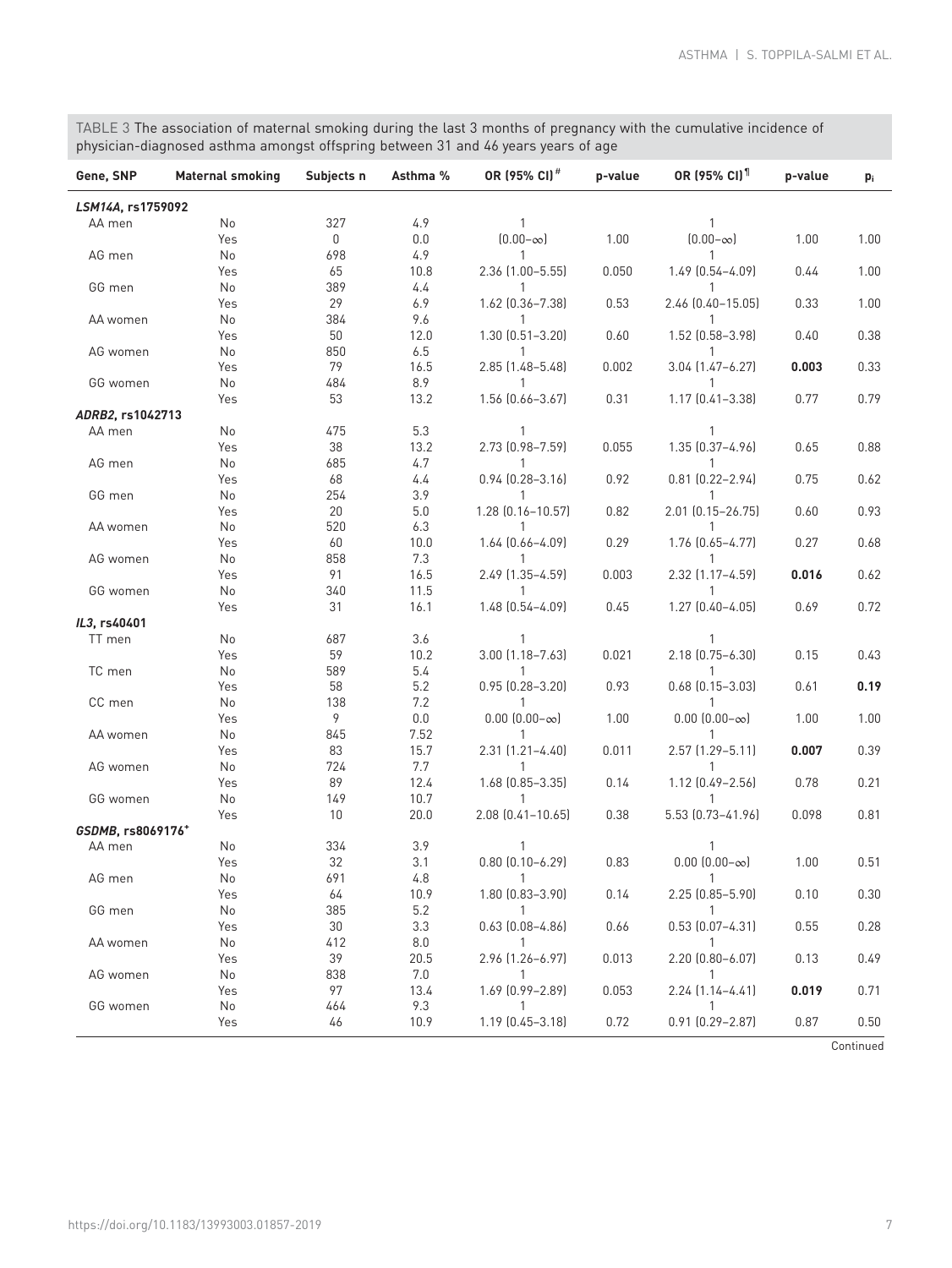# TABLE 3 Continued Gene, SNP Maternal smoking Subjects n Asthma % OR (95% CI)<sup>#</sup> p-value OR (95% CI)<sup>1</sup> p-value p<sub>i</sub> GSDMB, rs4795400+ TT men No 329 4.0 1 1 Yes 32 3.1 0.78 (0.10–6.20) 0.82 0.00 (0.00–∞) 1.00 0.52 TC men No 696 4.9 1 1 Yes 63 11.1 2.43 (1.03–5.74) 0.042 2.17 (0.82–5.67) 0.12 1.00 CC men No 389 5.1 1 1 Yes 31 3.2 0.62 (0.08–4.74) 0.64 0.53 (0.07–4.34) 0.56 1.00 AA women No 411 8.0 1 1 Yes 38 18.4 2.59 (1.06–6.32) 0.037 1.84 (0.63–5.39) 0.27 0.42 AG women No 838 7.0 1 1 Yes 98 14.3 2.20 (1.18–4.11) 0.013 2.42 (1.25–4.68) 0.009 0.89 GG women No 469 9.2 1 1 1 1 Yes 46 10.9 1.21 (0.45–3.22) 0.71 0.92 (0.29–2.90) 0.89 0.32 RUNX1, rs11702779 AA men No 433 4.8 1 1 Yes 45 2.2 0.45 (0.06–3.40) 0.44 0.36 (0.04–3.05) 0.35 0.21 AG men No 667 4.8 1 1 Yes 48 14.6 3.39 (1.41–8.14) 0.006 2.28 (0.79–6.58) 0.13 0.11 GG men No 235 4.7 1 1 Yes 28 3.6 0.75 (0.09–6.07) 0.79 0.70 (0.07–6.94) 0.76 0.70 AA women No 572 6.3 1 1 Yes 42 21.4 4.06 (1.81–9.13) 0.001 5.53 (2.11–14.52) 0.001 0.10 AG women No 771 8.6 1 1 Yes 95 13.7 1.69 (0.90–3.20) 0.11 1.62 (0.79–3.29) 0.19 0.089 GG women No 280 10.0 1 1 Yes 33 9.1 0.90 (0.26–3.14) 0.87 0.98 (0.27–3.64) 0.98 0.054

All subjects were free of physician-diagnosed asthma at 31 years of age. The models were stratified according to haplotype of the susceptibility genes and sex. p<sub>i</sub>: adjusted p-value for interaction between gestational smoking exposure and gene haplotype in asthma risk; SNP: single-nucleotide polymorphism. #: crude; 1: adjusted for selected covariates (mother's education level, Apgar score at 1 min, ponderal index at birth, parity, parental asthma, offspring's own education level at 31 years of age and offspring's smoking status at 31 years of age); <sup>+</sup> : SNPs that are in linkage disequilibrium (all the other SNPs were not in linkage disequilibrium). Values in bold have significance at the level of p<0.05 and  $p_{i\epsilon}$ 0.2.

> obstruction in school-aged children; however, it was associated with airflow obstruction in children with asthma [[43](#page-10-0)].

> Controversial information exists as to whether smoking increases the risk of adult-onset asthma. There are studies that have either: failed to show an association [[44, 45\]](#page-10-0); have not found an increased risk [[46](#page-10-0)]; or that have found an association only in females [\[47\]](#page-10-0). There is evidence that parental smoking behaviour is associated with the offspring's smoking uptake risk [\[48\]](#page-10-0). Therefore, both parental smoking and inherited smoking behaviour may have an increased risk of adult-onset asthma among offspring. In our study, adjustment according to the offspring's reported smoking status at 31 years of age did not alter or did not have an interaction with the observed association between gestational smoke exposure and the cumulative incidence of asthma between 31 years and 46 years of age. This might be due to the low number of subjects.

> The strengths of our study include the population-based design, data collection since pregnancy and a follow-up of 46 years. A further strength is that the detailed questionnaire on smoking habits carried out during pregnancy, minimising the effect of recall bias. Mothers who responded illogically to questions about nonsmoking and quitting smoking were not included in the study. We focused our study only on offspring who did not have doctor-diagnosed asthma before 31 years of age. Yet we allowed current or past self-reported respiratory problems at 31 years of age, in order to dissect out the offspring subgroup having putatively the highest risk of gestational smoking exposure to adult-onset asthma. This allowed us to demonstrate within 473 new adult asthma onsets that gestational smoke exposure directly predisposes to development of late-onset asthma in middle-aged offspring. This occurred in offspring reporting past respiratory problems, which is in line with previous observations on active or passive smoking [\[47](#page-10-0)–[49\]](#page-10-0).

> This study aimed to evaluate the cumulative incidence of doctor-diagnosed asthma between 31 and 46 years of age. We excluded those with current/past physician-diagnosed asthma at 31 years of age. We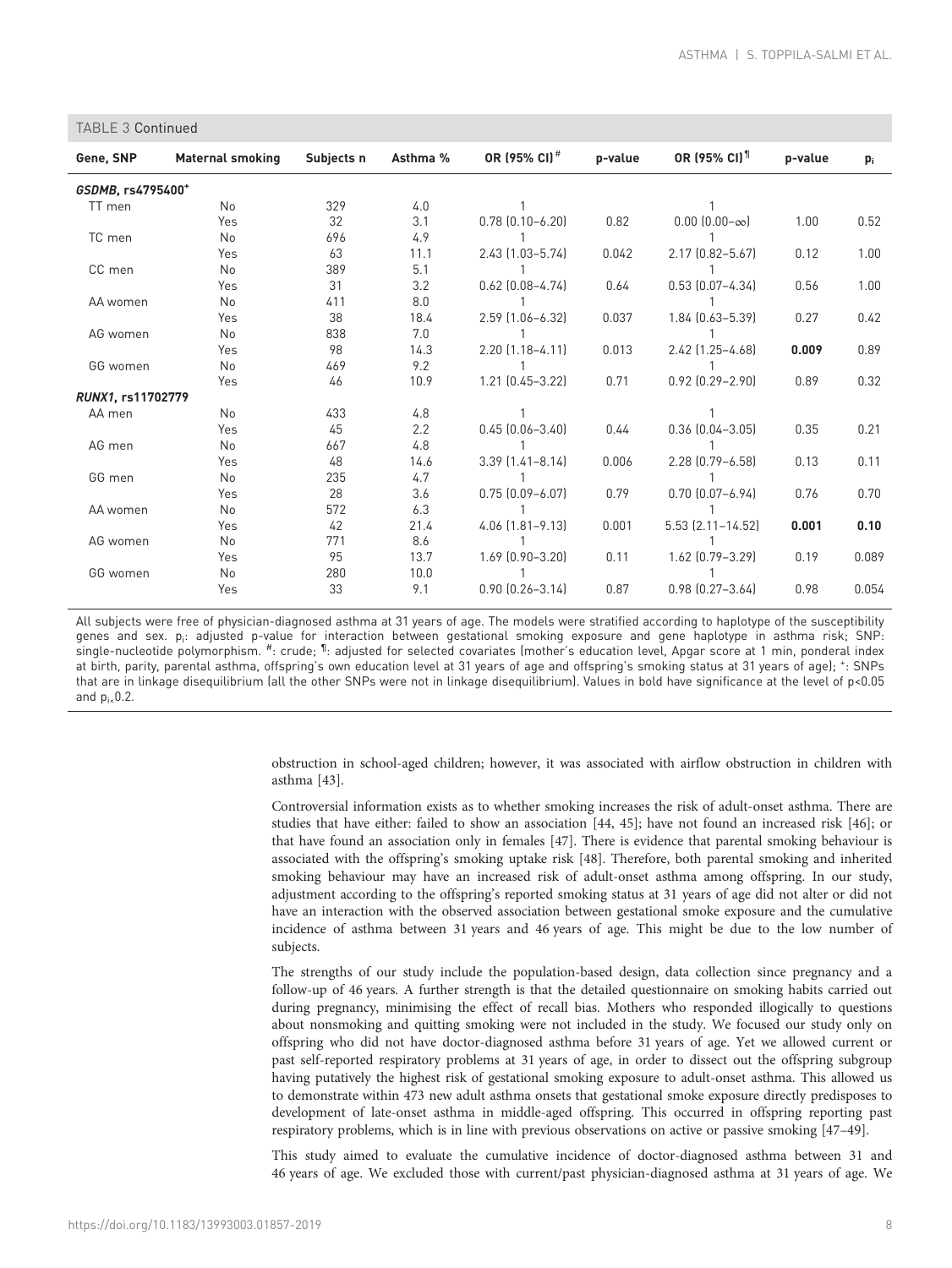separately analysed those who reported no/current/past respiratory problems at 31 years of age, as it was hypothesised that they may interact with maternal smoke exposure on the cumulative incidence of asthma in adult offspring. Self-reported physician-diagnosed incident asthma as an outcome measure probably represents the lung function-verified asthmatic population relatively well, because a documented reversible obstruction of the lung is required for Finnish asthma drug reimbursement. Physician's reports are required to include diagnostic lung function test results in addition to background information and clinical exam results. Hence, self-reported asthma at 31 years of age could reflect asthma-like symptoms without diagnostic asthma and/or beginning asthma. Interestingly, we detected an interaction between past wheeze (before 31 years of age), gestational smoke exposure and cumulative incidence of asthma at 46 years of age as compared with the never-wheeze group. Accordingly, the adult asthma risk associated with gestational smoke exposure was also higher in the group with self-reported non-diagnosed past asthma as compared with the group who reported never-asthma. This may reflect the fact that gestational smoke exposure is related to the offspring's early respiratory problems and that these are both associated with adult-onset asthma.

After adjustments, we also found a significant association between gestational smoke exposure and the offspring's FEV1/FVC ratio at 31 years of age, reflecting the fact that the objective findings were similar to the questionnaire results. Previous studies have indicated that women may stop, reduce and sometimes restart smoking during pregnancy, which is a reflection of nicotine dependence and which also makes the measurement of maternal smoking difficult in epidemiological studies [\[2,](#page-9-0) [50\]](#page-10-0).

Our study also has some limitations that need to be considered. These include the fact that no objective smoking markers were measured from pregnant mothers. A further shortcoming is that we cannot separate the direct effects of maternal smoking on the developing child from shared genetic and postnatal lifestyle influences on adult asthma risk, including passive smoking in the childhood house, as well as other ETS. It is likely that women who still smoked 3 months before delivery, continued to smoke during the offspring's childhood. The extent to which maternal smoking in pregnancy has persisting effects on asthma development in later life remains uncertain. We acknowledge that residual confounding may remain after adjustment for the offspring's smoking status at 31 years of age, as smoking status is likely to change over time. In this study, asthma diagnoses in early life were missing. In addition, we did not ask about the time of onset and the duration of previous self-reported asthma or wheeze. We only know that the onset and remission of these symptoms occurred before 30 years of age. We acknowledge the fact that despite our efforts in the definition of physician-diagnosed asthma, which was lung function test-confirmed in our population, slight misclassification may exist. Our findings regarding the interaction between the RUNX1 haplotype and gestational smoke exposure in the cumulative incidence of asthma between 31 and 46 years of age, were based on a small sample size; thus, further studies on genome– environmental interaction and on gene expression level are mandatory.

Overall, our study was able to demonstrate new evidence of an association between gestational smoke exposure and the incidence of asthma, as well as an association between gestational smoke exposure and lung function in middle-aged offspring. Maternal smoking during pregnancy was associated with the cumulative incidence of asthma in offspring between 31 and 46 years of age. The association was accentuated in offspring who reported at 31 years of age as having past respiratory problems and/or who had haplotype rs11702779-AA. In addition, a reduction in the FEV<sub>1</sub>/FVC ratio was observed at 31 years of age in the offspring with gestational smoke exposure. These results could reflect early vulnerability of the offspring's airways to ETS and its putative long-term effects. Our findings strengthen the previous hypothesis that maternal smoking has wide and long-lasting consequences for the airway health of offspring, and highlights the need to encourage women of childbearing age to permanently cease smoking.

Author contributions: All authors participated on the planning and conception of the study and the analytical strategy, B. Xu, S. Toppila-Salmi and A.T. Luukkainen wrote the manuscript. S. Toppila-Salmi, B. Xu, A.T. Luukkainen, K. Dhaygude, J. Lampi and J. Pekkanen have performed data management and analyses. All authors have performed critical review of the manuscript. The corresponding author affirms that the manuscript is an honest, accurate, and transparent account of the study being reported; that no important aspects of the study have been omitted; and that any discrepancies from the study as planned have been explained.

Conflict of interest: S. Toppila-Salmi has been a consultant for Mylan Laboratories Ltd, ERT Ltd and Roche Products Ltd, outside the submitted work. A.T. Luukkainen has nothing to disclose. B. Xu has nothing to disclose. J. Lampi has nothing to disclose. J. Auvinen has nothing to disclose. K. Dhaygude has nothing to disclose. M-R. Järvelin has nothing to disclose. J. Pekkanen has nothing to disclose.

Support statement: The study was supported in part by research grants from the Finnish Society of Allergology and Immunology, the Jane and Aatos Erkko Foundation, the Finnish Cultural Foundation, State funding for university-level health research (TYH2018103, TYH2019322), Paulo Foundation, the Tampere Tuberculosis Foundation, the Väinö and Laina Kivi Foundation. Funding information for this article has been deposited with the [Crossref Funder Registry](https://www.crossref.org/services/funder-registry/).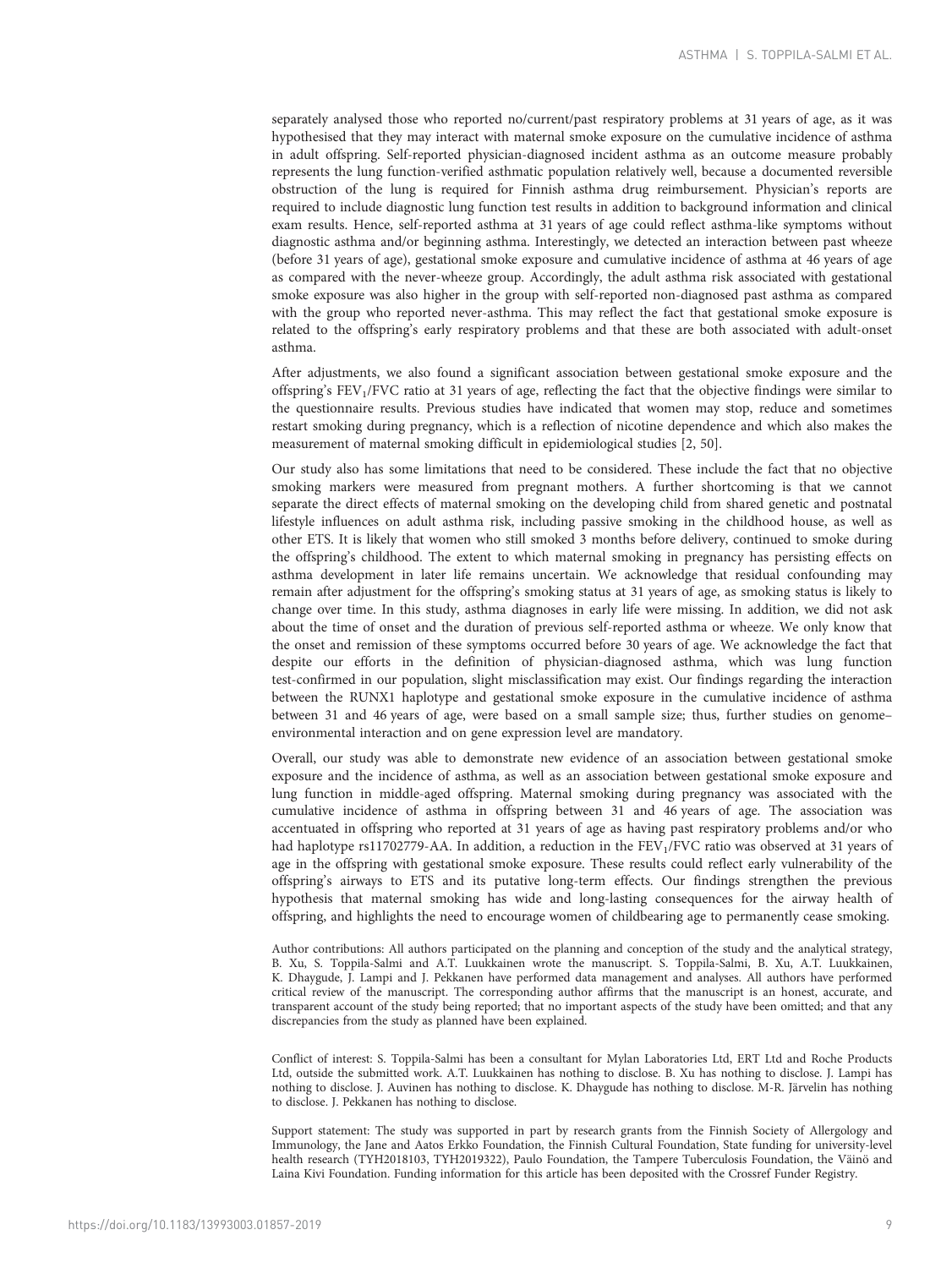#### <span id="page-9-0"></span>References

- Lange S, Probst C, Rehm J, et al. National, regional, and global prevalence of smoking during pregnancy in the general population: a systematic review and meta-analysis. Lancet Glob Health 2018; 6: e769–e776.
- 2 Gray R, Bonellie SR, Chalmers J, et al. Contribution of smoking during pregnancy to inequalities in stillbirth and infant death in Scotland 1994–2003: retrospective population based study using hospital maternity records. BMJ 2009; 339: b3754.
- 3 Zacharasiewicz A. Maternal smoking in pregnancy and its influence on childhood asthma. ERJ Open Res 2016; 2: 00042-2016.
- 4 Dempsey DA, Benowitz NL. Risks and benefits of nicotine to aid smoking cessation in pregnancy. Drug Saf 2001; 24: 277–322.
- 5 Hylkema MN, Blacquiere MJ. Intrauterine effects of maternal smoking on sensitization, asthma, and chronic obstructive pulmonary disease. Proc Am Thorac Soc 2009; 6: 660–662.
- 6 Strachan DP, Cook DG. Health effects of passive smoking. 6. Parental smoking and childhood asthma: longitudinal and case-control studies. Thorax 1998; 53: 204–212.
- 7 Aspberg S, Dahlquist G, Kahan T, et al. Confirmed association between neonatal phototherapy or neonatal icterus and risk of childhood asthma. Pediatr Allergy Immunol 2010; 21: e733–e739.
- 8 Burke H, Leonardi-Bee J, Hashim A, et al. Prenatal and passive smoke exposure and incidence of asthma and wheeze: systematic review and meta-analysis. Pediatrics 2012; 129: 735–744.
- 9 Neuman A, Hohmann C, Orsini N, et al. Maternal smoking in pregnancy and asthma in preschool children: a pooled analysis of eight birth cohorts. Am J Respir Crit Care Med 2012; 186: 1037-1043.
- 10 Hollams EM, de Klerk NH, Holt PG, et al. Persistent effects of maternal smoking during pregnancy on lung function and asthma in adolescents. Am J Respir Crit Care Med 2014; 189: 401–407.
- 11 Lajunen K, Kalliola S, Kotaniemi-Syrjanen A, et al. Environmental tobacco smoke affects lung function of preschoolers with asthma even after a decade. Am J Respir Crit Care Med 2019; 199: 534–536.
- 12 Svanes C, Omenaas E, Jarvis D, et al. Parental smoking in childhood and adult obstructive lung disease: results from the European Community Respiratory Health Survey. Thorax 2004; 59: 295–302.
- 13 Grabenhenrich LB, Gough H, Reich A, et al. Early-life determinants of asthma from birth to age 20 years: a German birth cohort study. J Allergy Clin Immunol 2014; 133: 979–988.
- 14 Laerum BN, Svanes C, Wentzel-Larsen T, et al. Young maternal age at delivery is associated with asthma in adult offspring. Respir Med 2007; 101: 1431–1438.
- 15 Skorge TD, Eagan TM, Eide GE, et al. The adult incidence of asthma and respiratory symptoms by passive smoking in uterus or in childhood. Am J Respir Crit Care Med 2005; 172: 61–66.
- 16 Wang C, Salam MT, Islam T, et al. Effects of in utero and childhood tobacco smoke exposure and beta2-adrenergic receptor genotype on childhood asthma and wheezing. Pediatrics 2008; 122: e107–e114.
- 17 Haley KJ, Lasky-Su J, Manoli SE, et al. RUNX transcription factors: association with pediatric asthma and modulated by maternal smoking. Am J Physiol Lung Cell Mol Physiol 2011; 301: L693–L701.
- 18 Marinho S, Custovic A, Marsden P, et al. 17q12-21 variants are associated with asthma and interact with active smoking in an adult population from the United Kingdom. Ann Allergy Asthma Immunol 2012; 108: 402–411.
- 19 Gilliland FD, Li YF, Dubeau L, et al. Effects of glutathione S-transferase M1, maternal smoking during pregnancy, and environmental tobacco smoke on asthma and wheezing in children. Am J Respir Crit Care Med 2002; 166: 457–463.
- 20 Miyake Y, Tanaka K, Arakawa M. IL3 rs40401 polymorphism and interaction with smoking in risk of asthma in Japanese women: the Kyushu Okinawa Maternal and Child Health study. Scand J Immunol 2014; 79: 410–414.
- 21 Reddy P, Naidoo RN, Robins TG, et al. GSTM1, GSTP1, and NQO1 polymorphisms and susceptibility to atopy and airway hyperresponsiveness among South African schoolchildren. Lung 2010; 188: 409–414.
- 22 Vonk JM, Scholtens S, Postma DS, et al. Adult onset asthma and interaction between genes and active tobacco smoking: the GABRIEL consortium. PLoS One 2017; 12: e0172716.
- 23 Rantakallio P. Groups at risk in low birth weight infants and perinatal mortality. Acta Paediatr Scand 1969; 193: Suppl. 193, 1.
- 24 Xu B, Jarvelin MR, Pekkanen J. Body build and atopy. J Allergy Clin Immunol 2000; 105: 393–394.
- 25 Sell L, Bultmann U, Rugulies R, et al. Predicting long-term sickness absence and early retirement pension from self-reported work ability. Int Arch Occup Environ Health 2009; 82: 1133–1138.
- 26 Tuomi K, Huuhtanen P, Nykyri E, et al. Promotion of work ability, the quality of work and retirement. Occup Med (Lond) 2001; 51: 318–324.
- 27 Lampi J, Koskela H, Hartikainen AL, et al. Farm environment during infancy and lung function at the age of 31: a prospective birth cohort study in Finland. BMJ Open 2015; 5: e007350.
- 28 Schierding W, Antony J, Karhunen V, et al. GWAS on prolonged gestation (post-term birth): analysis of successive Finnish birth cohorts. J Med Genet 2018; 55: 55–63.
- 29 Durinck S, Spellman PT, Birney E, et al. Mapping identifiers for the integration of genomic datasets with the R/ Bioconductor package biomaRt. Nat Protoc 2009; 4: 1184–1191.
- 30 Wang K, Li M, Hakonarson H. ANNOVAR: functional annotation of genetic variants from high-throughput sequencing data. Nucleic Acids Res 2010; 38: e164.
- 31 Wilusz CJ, Wilusz J. Lsm proteins and Hfq: life at the 3′ end. RNA Biol 2013; 10: 592–601.
- 32 Tharun S. Roles of eukaryotic Lsm proteins in the regulation of mRNA function. Int Rev Cell Mol Biol 2009; 272: 149–189.
- 33 Magnus MC, Haberg SE, Karlstad O, et al. Grandmother's smoking when pregnant with the mother and asthma in the grandchild: the Norwegian Mother and Child Cohort Study. Thorax 2015; 70: 237–243.
- 34 Lodge CJ, Braback L, Lowe AJ, et al. Grandmaternal smoking increases asthma risk in grandchildren: a nationwide Swedish cohort. Clin Exp Allergy 2018; 48: 167–174.
- 35 Kalliola S, Pelkonen AS, Malmberg LP, et al. Maternal smoking affects lung function and airway inflammation in young children with multiple-trigger wheeze. J Allergy Clin Immunol 2013; 131: 730–735.
- 36 Tai A, Tran H, Roberts M, et al. Outcomes of childhood asthma to the age of 50 years. J Allergy Clin Immunol 2014; 133: 1572–1578.